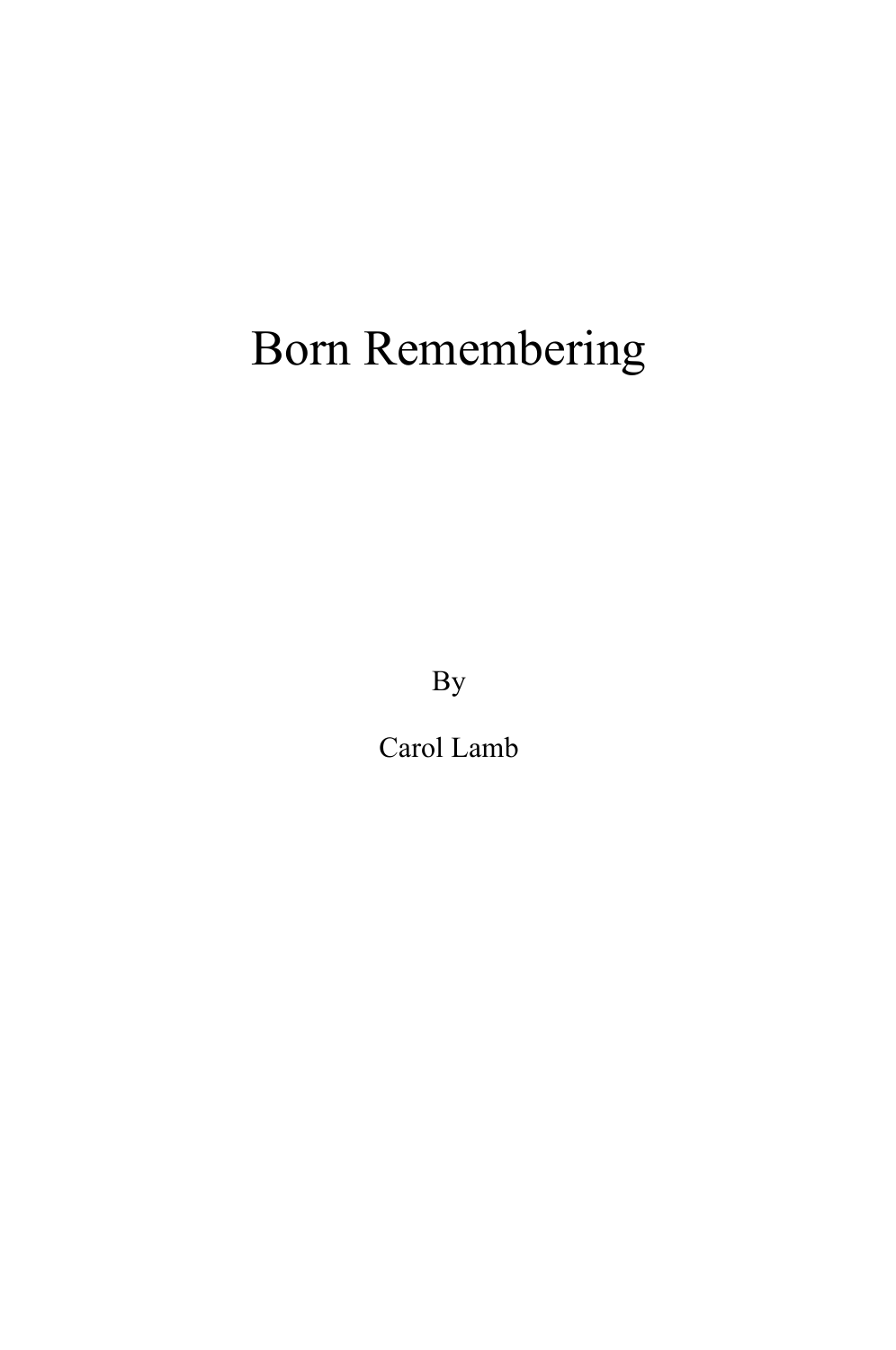An Epiphany Press Publication Copyright © 1993 by Carol Lamb Produced 2009

All rights reserved. No part of this publication may be reproduced, stored in a retrieval system, or transmitted, in any form or by any means without the prior permission in writing of the publisher, nor be otherwise circulated in any form of binding or cover other than that in which it is published and without a similar condition including this condition being imposed on the subsequent purchaser.

Edited by Epiphany Press

Rainbow Light Foundation www.epiphanypress.org

ISBN 978-1-61584-146-2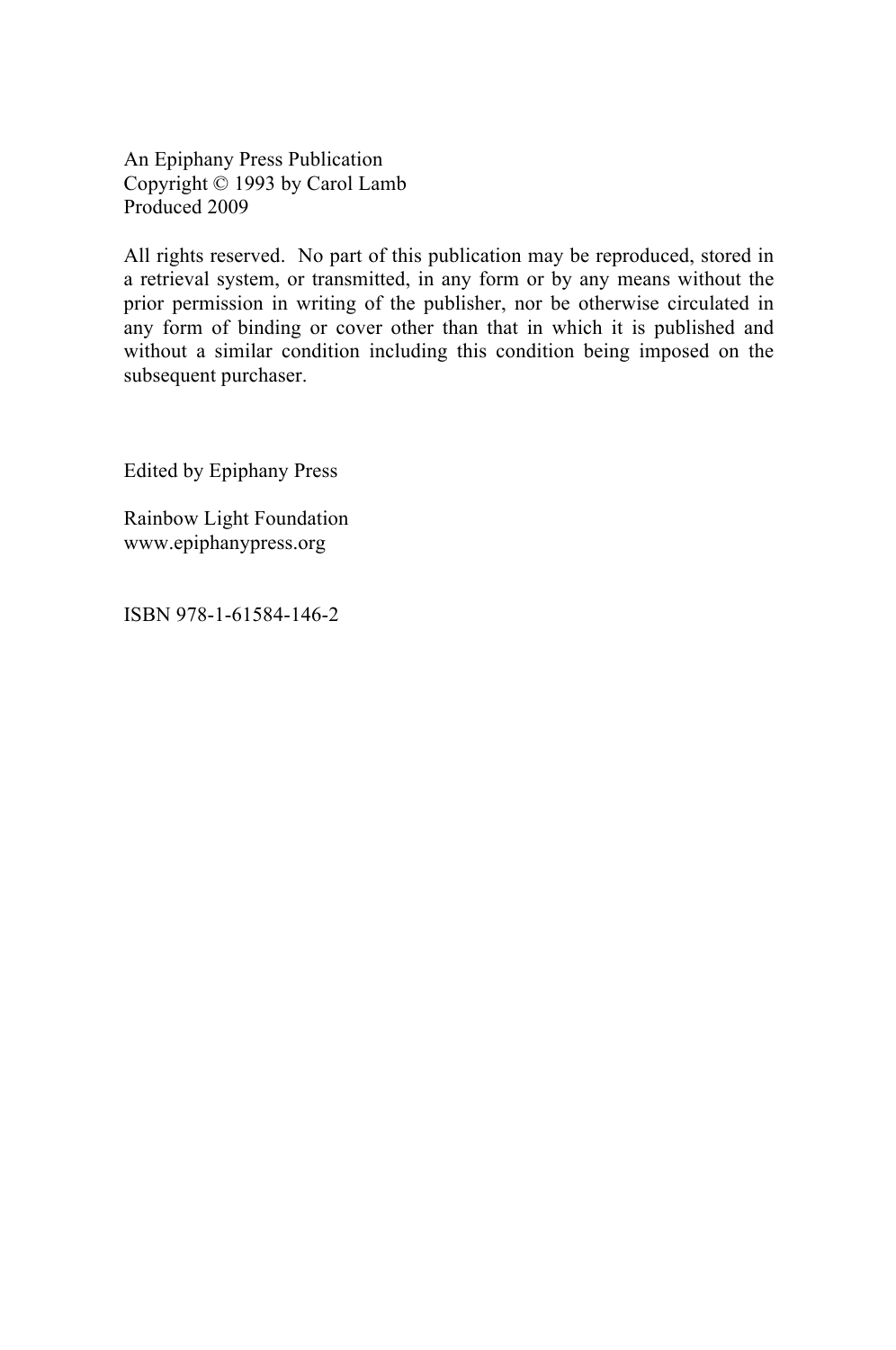#### **AUTHOR'S NOTE**

This book is an honest attempt to record the events of almost sixty years; the childhood memories of other lives and the pre cognition which I did not understand but which somehow comforted me and led eventually to my life's purpose. I am eternally grateful for the realisation that our steps are guided at all times if we are willing to be led and the manner in which we are unsuspectingly guided towards the experiences which prepare us for the path we have chosen prior to birth. I wish to thank those who also remembered and shared the journey with me however briefly.

The mass spiritual awakening now taking place is our reassurance that despite the horrors unfolding on a global level, all is well. Well that is, for those who accept an authority greater than themselves; those who are eager to join the swelling ranks who acknowledge the divinity of consciousness as superior to the mind of man.

I believe the single most important revelation in the evolution of consciousness is the certainty that we have lived before and will live again for the seeds of personal responsibility are sown in this truth. We should look forward to the journey and take care of each other and the Earth, for we will meet again………and again………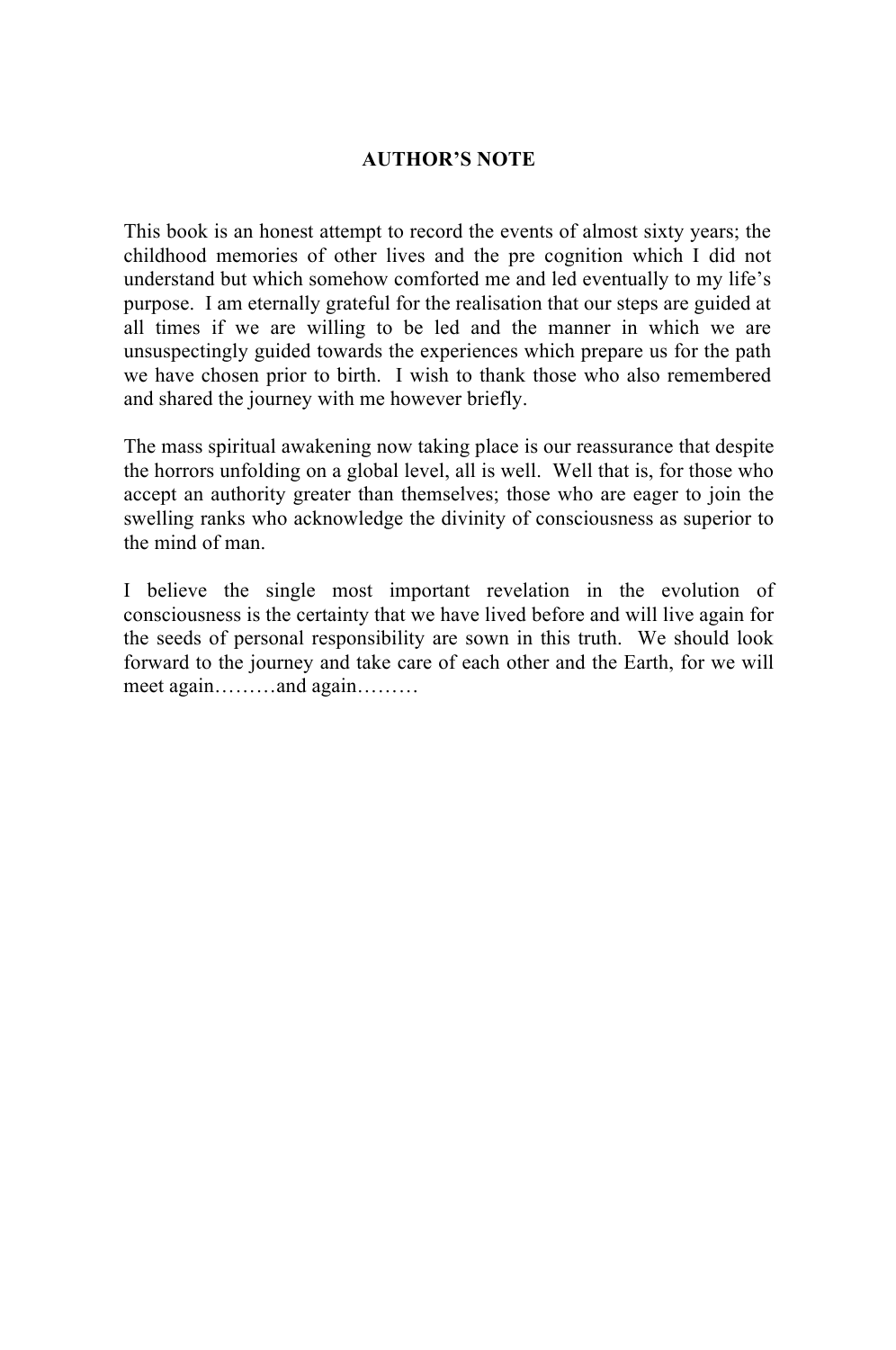## ACKNOWLEDGEMENTS

I did not intend to write this book. Born Remembering began as a collection of hand written case notes in 1991 and became a research archive in my attempt to record and validate the experiences of ordinary people in extra ordinary circumstances. My initial copious case notes, typed and returned to me by Sandra, inadvertently became chapters in the book as we realised that something important was occurring. I conceded defeat and acquired a computer and some basic skills.

I wish to thank everyone who shared the journey and assisted me in so many ways, often unaware of their contribution. From Susan my first helper, to Duncan who linked me to the guidance; the priest who gave generously of his time to listen and Joseph without whose courage and support this story could not have been told.

This has been a team effort by those I met along the way, who like me were determined that this story should be told even against seemingly insurmountable odds. As technical skills were needed the right people came along to volunteer their services; when we needed publishing skills we were led to those who could provide them.

To Michael who inspired and healed me through his music, Sandra who rediscovered a dream to become sub editor, Rebecca who provided much needed technical expertise and Jennifer who discovered a new career in publishing, I offer my heartfelt thanks.

*To protect confidentiality certain names in the book have been changed with sequencing of timing and events to provide an over view.*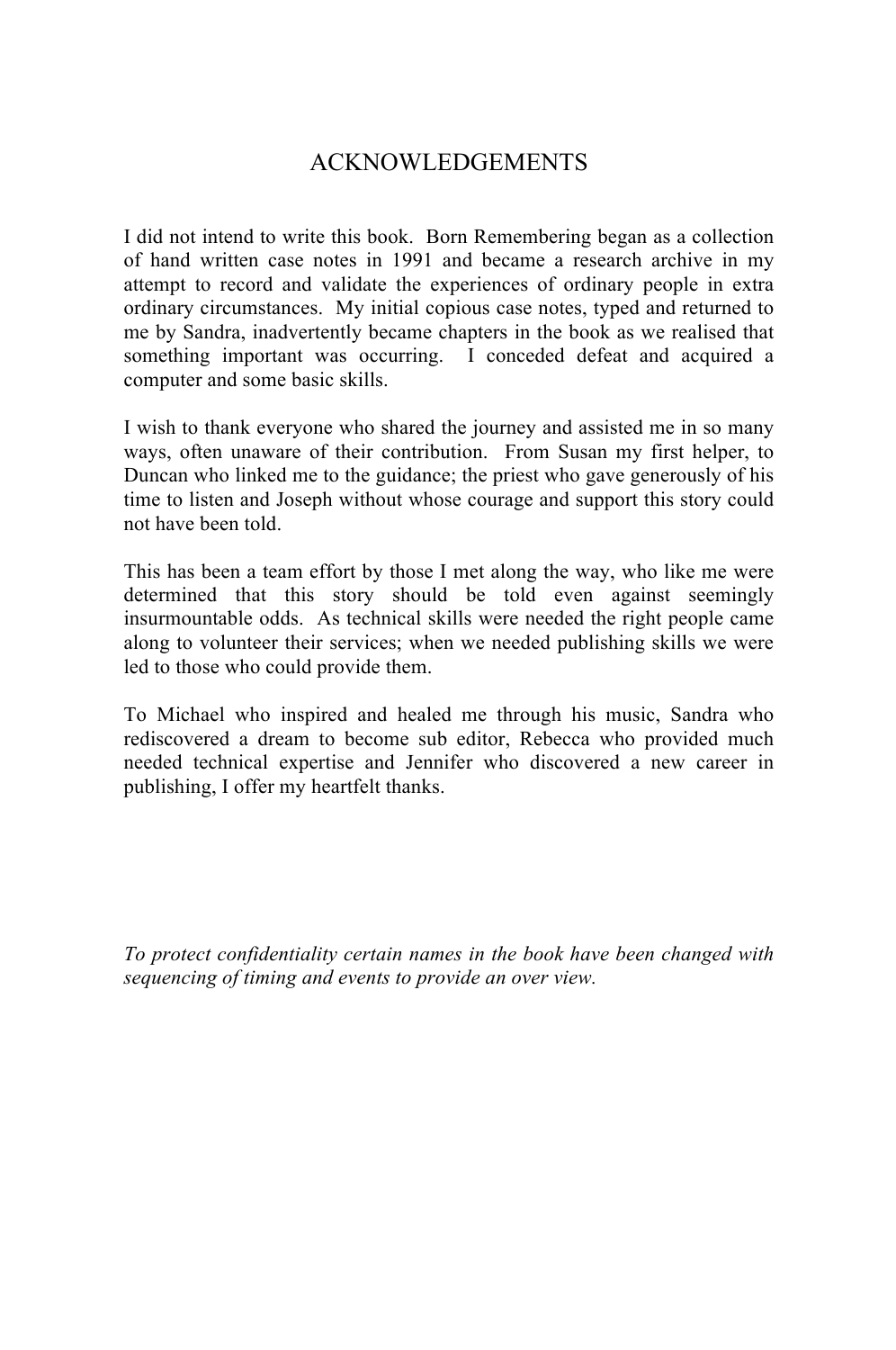For Jonathan

and those who remembered and believed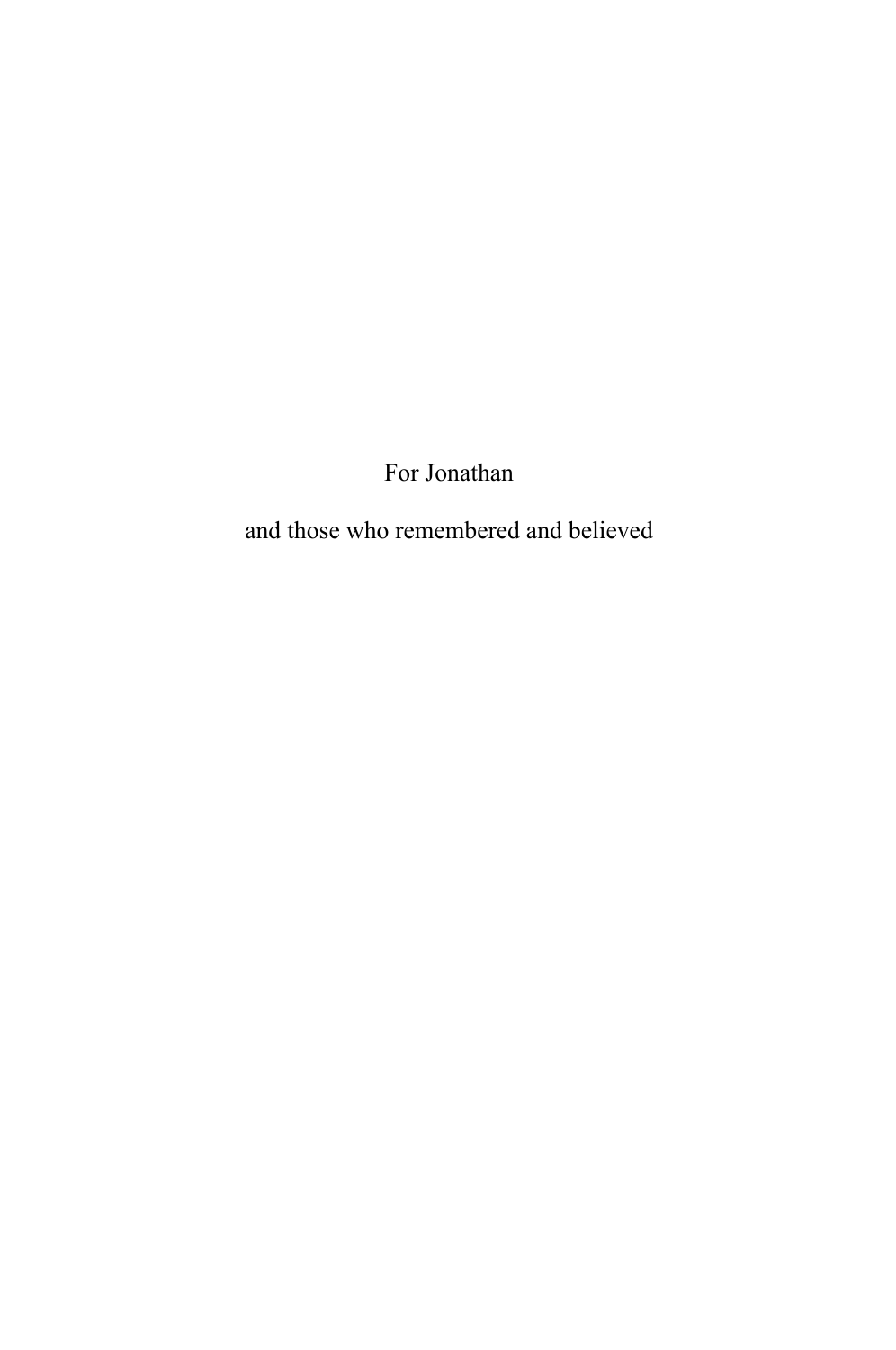## **CONTENTS**

### Author's Note

#### PART 1

| Chapter 1:  | Remembering                 | Page 1   |
|-------------|-----------------------------|----------|
| Chapter 2:  | Other Worlds                | Page 14  |
| Chapter 3:  | Apprenticeship              | Page 24  |
| Chapter 4:  | Cycles of Despair           | Page 35  |
| Chapter 5:  | Soul Memory                 | Page 48  |
|             | PART <sub>2</sub>           |          |
| Chapter 6:  | Keep Me in the Light        | Page 60  |
| Chapter 7:  | Story Tellers from the Past | Page 73  |
| Chapter 8:  | The Ballymena Story         | Page 85  |
| Chapter 9:  | The Church Revisited        | Page 96  |
| Chapter 10: | Reconciliation              | Page 113 |
| Chapter 11: | Promises to Keep            | Page 126 |
| Chapter 12: | Signs and Wonders           | Page 140 |
| Chapter 13: | Echoes of Ireland           | Page 152 |
| Chapter 14: | <b>Different Places</b>     | Page 165 |
|             | PART <sub>3</sub>           |          |
| Chapter 15: | A New Beginning             | Page 177 |
| Chapter 16: | Call Me Jonathan            | Page 185 |
| Chapter 17: | Street of Hope              | Page 194 |
| Chapter 18: | 'Out of Body' Experience    | Page 204 |
| Chapter 19: | Threads of the Tapestry     | Page 216 |
| Chapter 20: | Centre of Hope              | Page 225 |
| Chapter 21: | 'Near Death' Experience     | Page 238 |
| Chapter 22: | Geophysical Imprints        | Page 251 |
| Chapter 23: | Angels, Guides and Masters  | Page 267 |
| Chapter 24: | The 'Bus Stop'              | Page 277 |
| Chapter 25: | The Rainbow Bridge          | Page 287 |
| Chapter 26: | Doctors of the Soul         | Page 296 |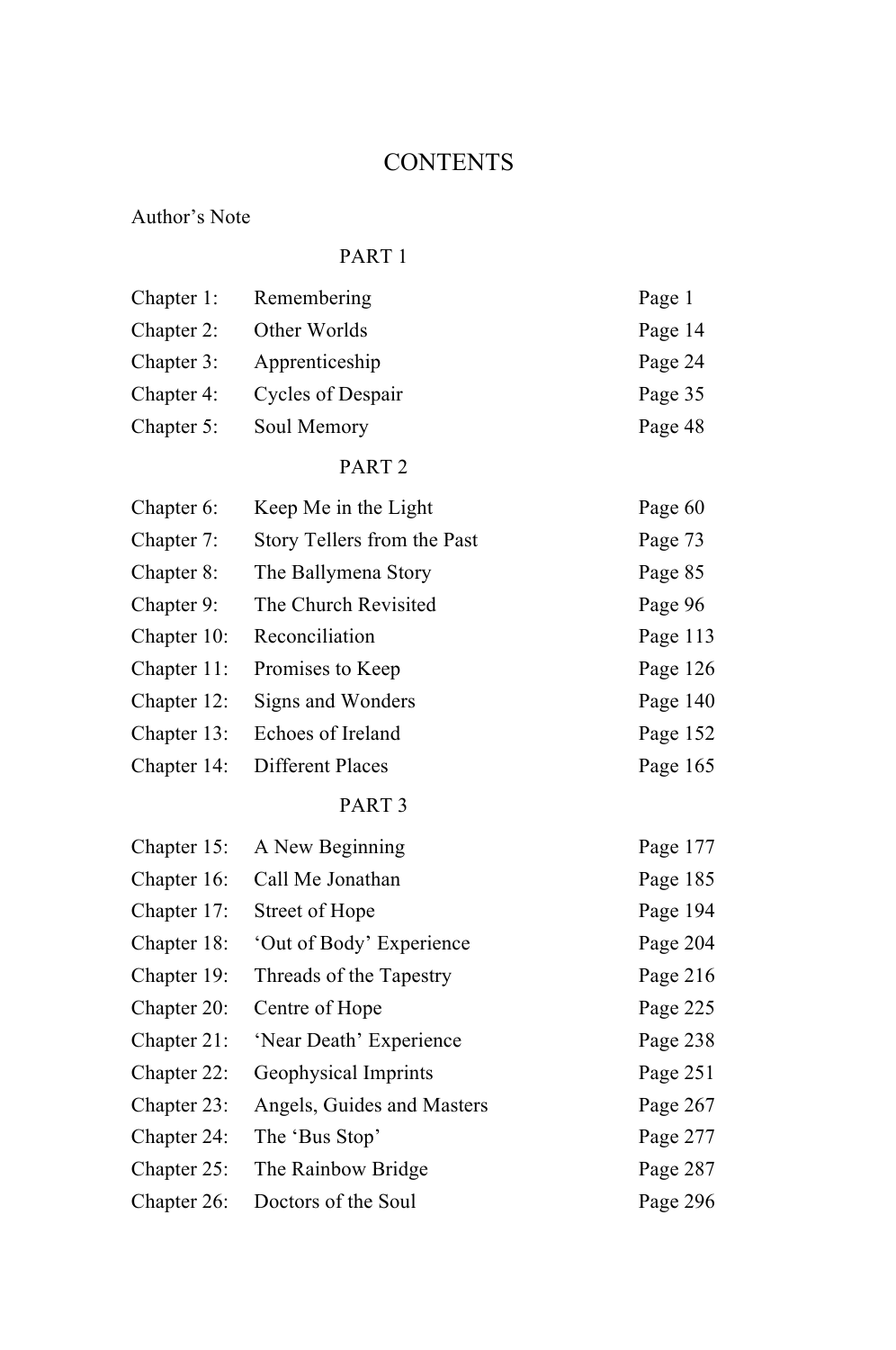## BORN REMEMBERING

Part 1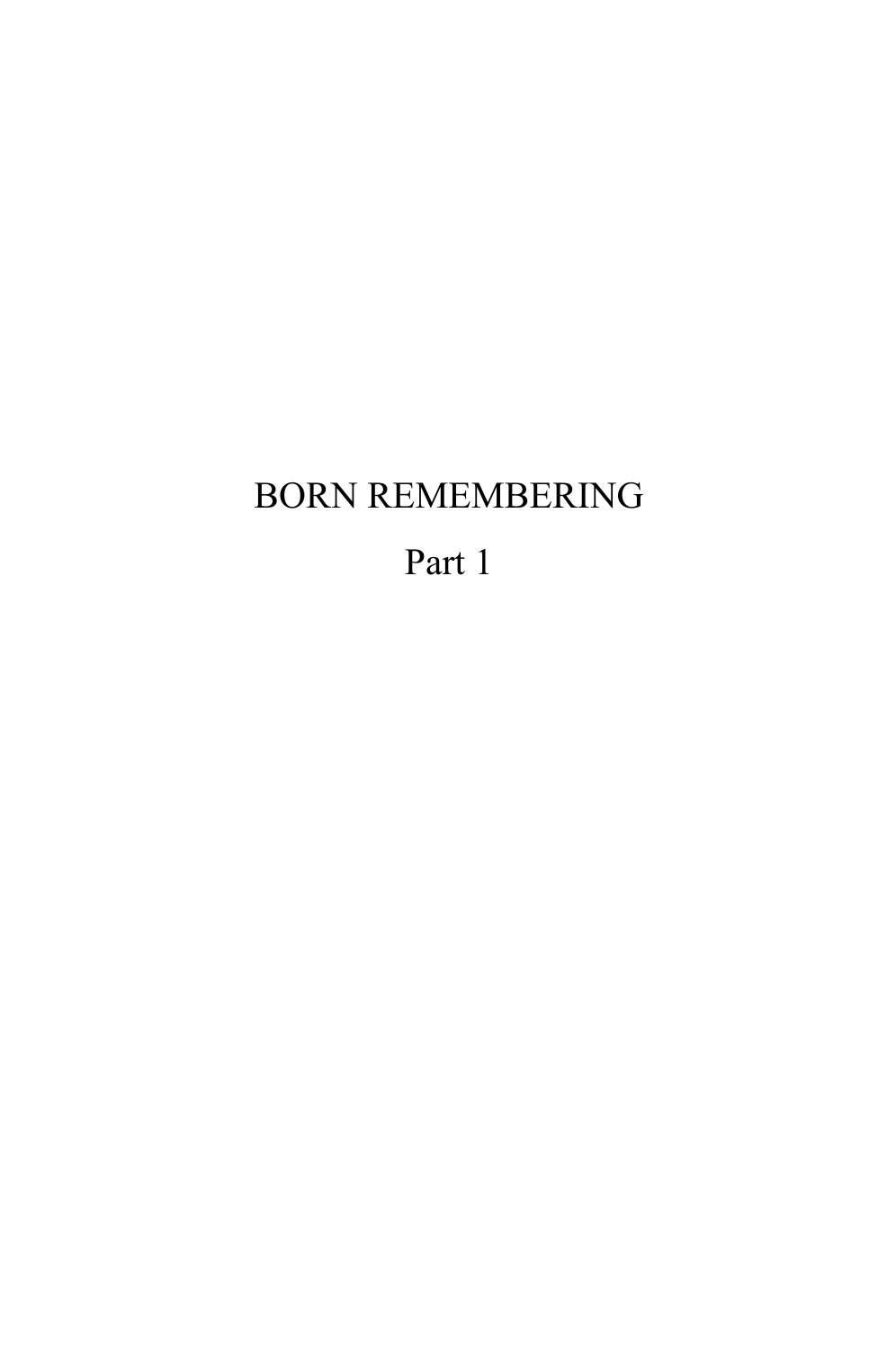#### Chapter 1

#### REMEMBERING

I was born remembering. It would be some years before I realised that others did not. As I gazed up at the twinkling stars in the black velvet night sky, they seemed to my childish eyes, to beckon and to call. Which one of them was my true home I wondered for I was sure that this was not? As I heard my mother's voice calling that it was bedtime I came back to the awareness of my body and the coldness of the stone step on which I was sitting, arms folded around my knees. I stared down at the scuffed shoes and wrinkled ankle socks, suddenly feeling very small once more. I was six years old.

In the early 1950's the harsh realities of daily life in a Lancashire mill town in the North of England left little room for dreams. The people around me were practical, hardworking and friendly with the dry humour for which Lancashire folk are renowned; qualities I came to value in later life. Children were expected to be 'seen and not heard' and a strict code of behaviour was the norm. Almost all the adults I knew, women as well as men, worked in the local cotton mills; the post war years had left a legacy of an emancipated female work force reluctant to return to their former financial dependency upon male breadwinners. Some mothers remained at home to care for children but many worked full time with childcare shared between close relatives and near neighbours. Equal opportunities and the 'new man' had not yet arrived; housework and childcare was almost exclusively the province of women with ultimate discipline generally vested in the fathers. Throughout my childhood I remember only one single parent family, the mother in question being a widow.

In the nineteenth century, traditional cottage industries of spinning and weaving had provided the cloth for which Lancashire and Yorkshire were to become world famous. By the twentieth century the Industrial Revolution had evolved, spawning the huge cotton mills of Lancashire and the woollen mills of Yorkshire. My own parents both worked in the same cotton mill, my mother returning to work when my baby sister was three months old. The management of the Lilac Mill had shown great foresight in their attempts to retain their skilled women workers; childcare was available to employees for children from six weeks to twelve years of age. Part time work was unknown; parents brought their children to the nursery at 7.30 a.m. and collected them at 5.00 p.m. Nursery nurses cared for the under fives while those of school age were escorted to and from the local infant and junior schools before being collected again by parents at the end of a long day for all concerned.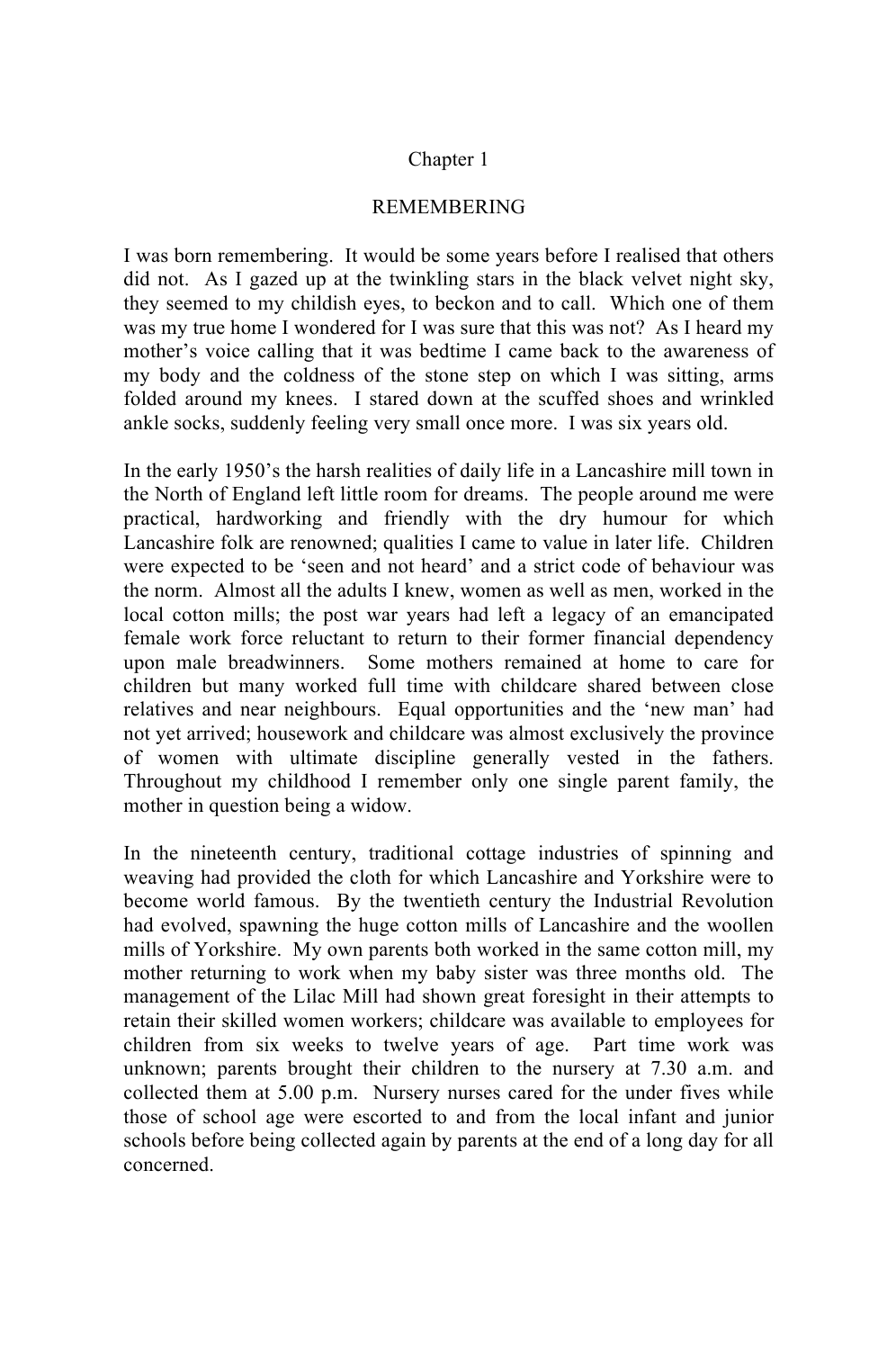

The author aged five

My day began when I was awakened by my mother at 6.15 a.m. My clearest memories are of winter mornings and the reluctance to move from the warmth of the bed. My first view of the day was seen through the beautiful leaf patterns traced by the heavy overnight frost, not on the outside but on the inside of my bedroom window. Central heating was unknown and there was no heating at all in bedrooms, I would hurry to the warmth of the kitchen in my nightgown to dress before the open fire in the clothes my mother had laid out the previous night.

The bus depot was situated opposite my parents' house; each morning mill workers congregated at the end of the street to queue for the convoy of buses which would take them the thirty minute journey to the mills in the next town. Men automatically gave up their seat to allow women to sit, often standing for the duration of the journey; it was unheard of for children to take a seat if an adult was standing. My earliest awareness of pregnancy was when I was no longer able to sit on my mother's knee at five years old because of 'the baby in her tummy'. 'Standing room only' meant I would spend the journey clinging to the chrome bar of the seat as the bus lurched and swayed, trying to ignore the waves of travel sickness to which I was prone. I would jump down from the bus with relief to walk the remaining quarter of a mile to the cobbled mill yard and the welcoming warmth as we entered the factory building.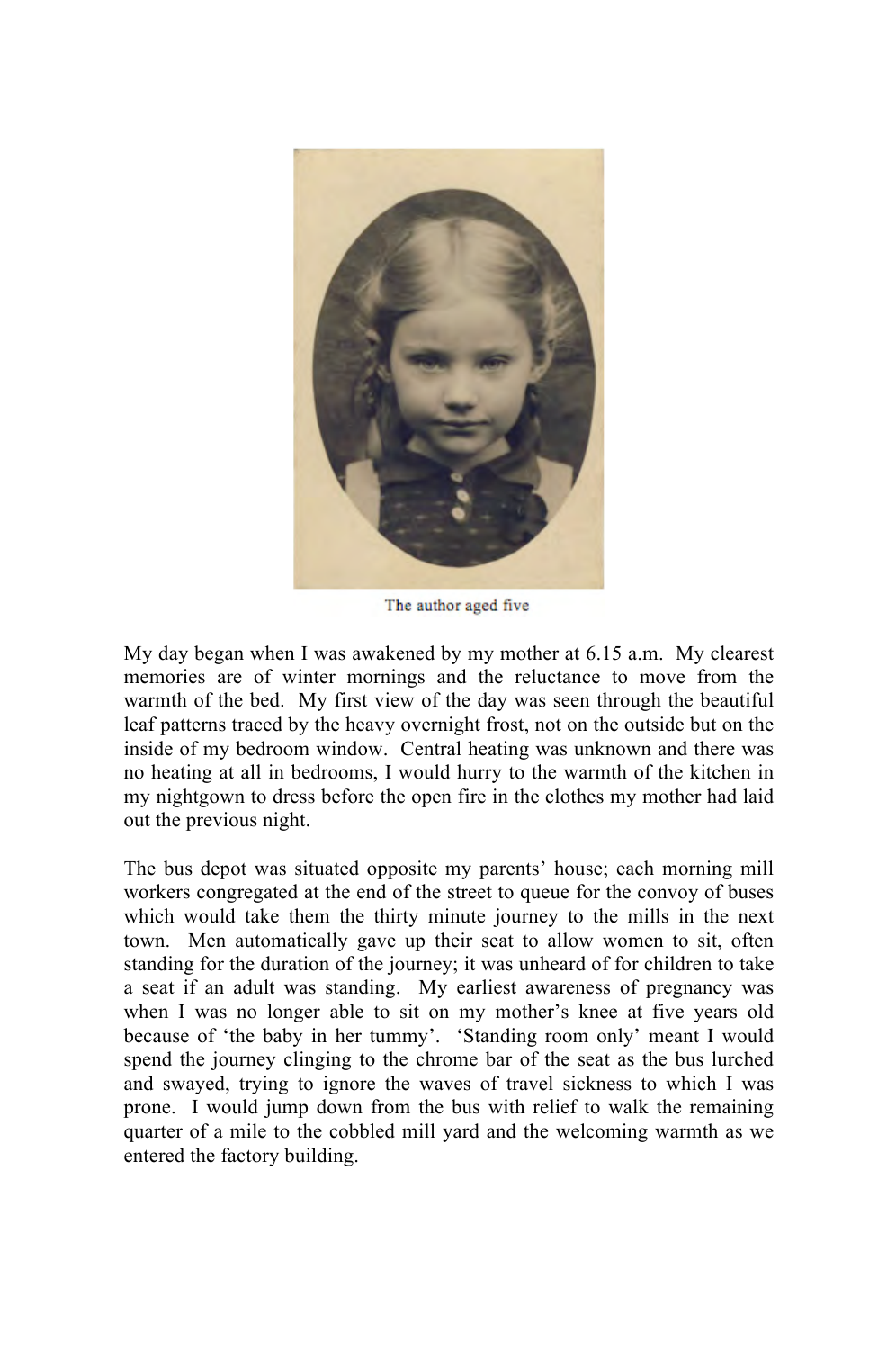The warmth of the nursery enveloped me as we entered and hung up our coats and scarves, leaving our Wellington boots by the door; the numbness of my fingers and toes thawing as I anticipated a breakfast of tea and toast. By the age of seven I was sometimes allowed to assist in the kitchen by carrying the trays of toast into the nursery. Mrs Ramsden the cook might have stepped straight out of a Dickens novel; middle aged, a round, ample bosomed figure, sandy brown hair swept up with wisps continually escaping from her cap. Always smiling she was a handsome woman yet somehow there was also a hint of sadness around her which I didn't understand. She would slice the bread and my job was to butter the huge slices as they popped up from the giant toaster. Bustling around the kitchen, setting the trays of drinks she would encourage me to, 'Put plenty on now, don't scrape it off again.' There was something very satisfying about buttering the mountains of toast to carry them through to the waiting children.

One morning as Mrs Ramsden toasted and I buttered we chatted away and I asked if she had any children; her eyes misted over as she replied that her little girl was now in heaven, gone to join her daddy. I asked why her daddy had gone to heaven and she explained that he had been ill and was very tired and so had gone to Jesus. Her daughter she explained had been so sad that she had died of a broken heart. As tears filled her eyes she said, 'One day I will see them both again, till then they're with the Lord.' I wasn't too sure who The Lord was and had stopped buttering the bread, wondering why she could not see the little girl who was dancing round the kitchen as she spoke for I somehow knew this was her daughter. She wiped the tears away saying, 'Come on now, lots of butter, we must get on.' This was one of my earliest experiences of 'the other world' and I instinctively knew not to ask any more questions or to volunteer the information.

The Junior school I attended was within walking distance of the mill and during school holidays I would sometimes spend my lunch time with my mother. As I stepped inside the factory to the section where my parents worked, I would pause to adjust to the noise and the heat. The clatter of the machinery was almost deafening and the air was filled with swirling cotton particles; a beautiful but deadly snowstorm. Before 'Health and Safety' measures were an issue, workers spent each day breathing in this deadly pollution, resulting in the disablement of thousands of workers through the chronic lung disease bysinosis. Rows and rows of machines or frames as they were known, processed the raw cotton into soft ropes which coiled endlessly into tall containers, I watched fascinated as my mother expertly managed the assembly line, the workers took great pride in ensuring unbroken production. In time I would see both parents forced to take early retirement on health grounds as they were diagnosed with bysinosis making me aware from an early age of the penalties of industrial pollution and the need for preventative health care.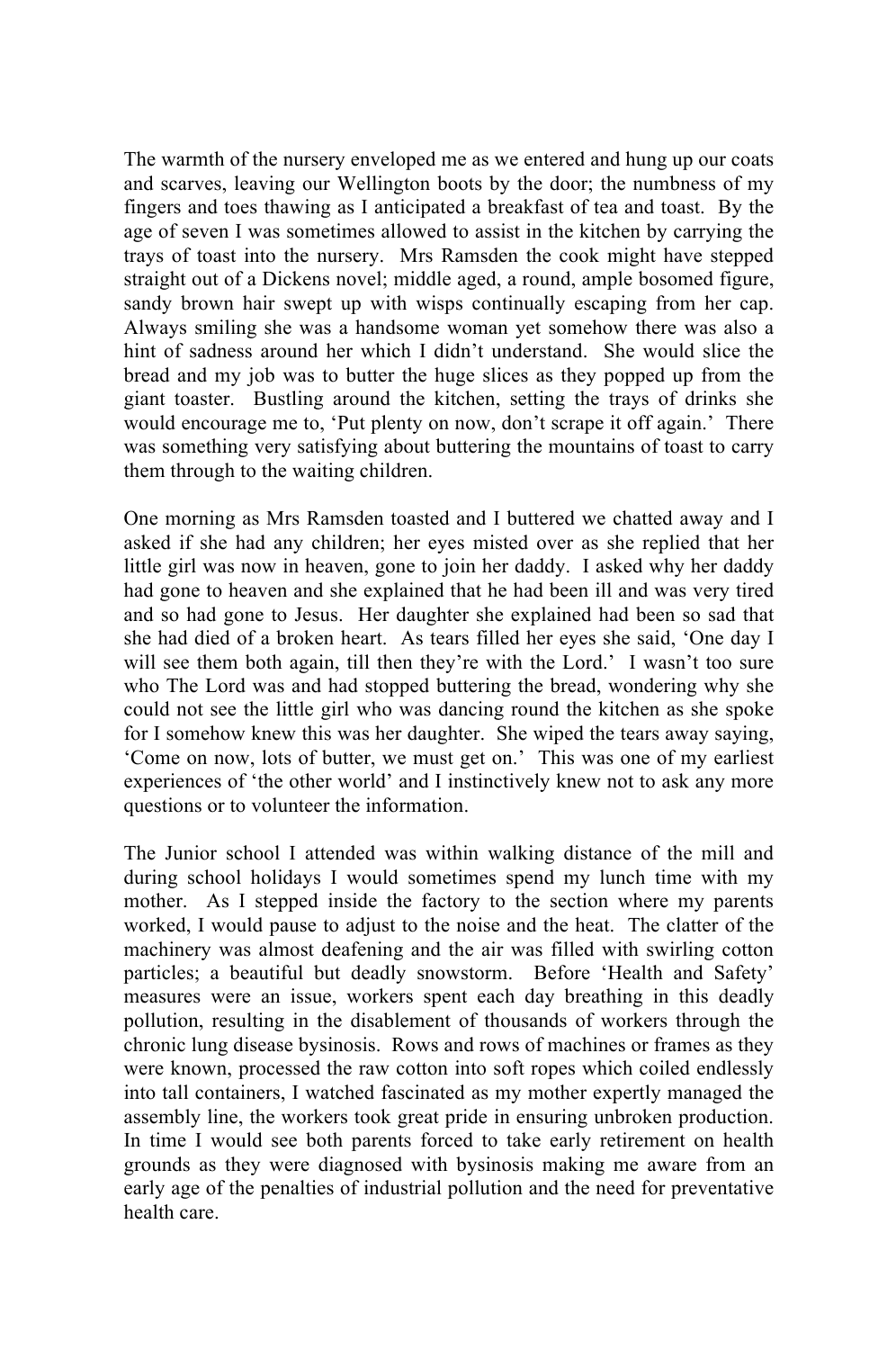

Carol's parents in the Cotton Mill, 1954

My childhood was outwardly uneventful but inwardly a mass of contradictions. A shy child, always uncomfortable socially I sought refuge in books, preferring my own company to that of others. I never felt I fitted in, it seemed to me that I had been dropped on this planet by mistake; years later I would hear this view repeated many times over by others who had felt exactly the same sense of alienation. I didn't understand the world in which I found myself and although popular at school I felt unable to share the interests or aspirations of my school friends. The five year age gap between me and my sister meant it would be some years before we became true companions and the long working hours my parents endured left little time for closeness.

My grandparents who lived close by filled a niche to some degree. My grandmother, Ada, was a formidable woman, her attitudes no doubt shaped by the harsh experiences of her early life. Grandma had worked full time in the cotton mill to well beyond retirement age, even seeking part time work at the age of eighty because she was unable to adjust to 'doing nothing.' A product of a bygone age, grandma had been orphaned at the age of nine. In the days when poverty and hardship were the norm her remaining relatives were unable to care for the children of the family. Along with her brother and sister, grandma was taken by an aunt to the Workhouse, on the way they were stopped by a neighbour who protested and offered a home to the boy if she would agree to bring up the two girls.

At such significant times our lives change direction and so my grandmother was brought up by her aunt. She would later say that perhaps her early life might have been less harsh had the neighbour not intervened for her aunt proved to be a strict disciplinarian who showed her no affection. Ada started part time work in the mill at the age of eleven and was employed full time at thirteen. Married and already widowed in her twenties when her soldier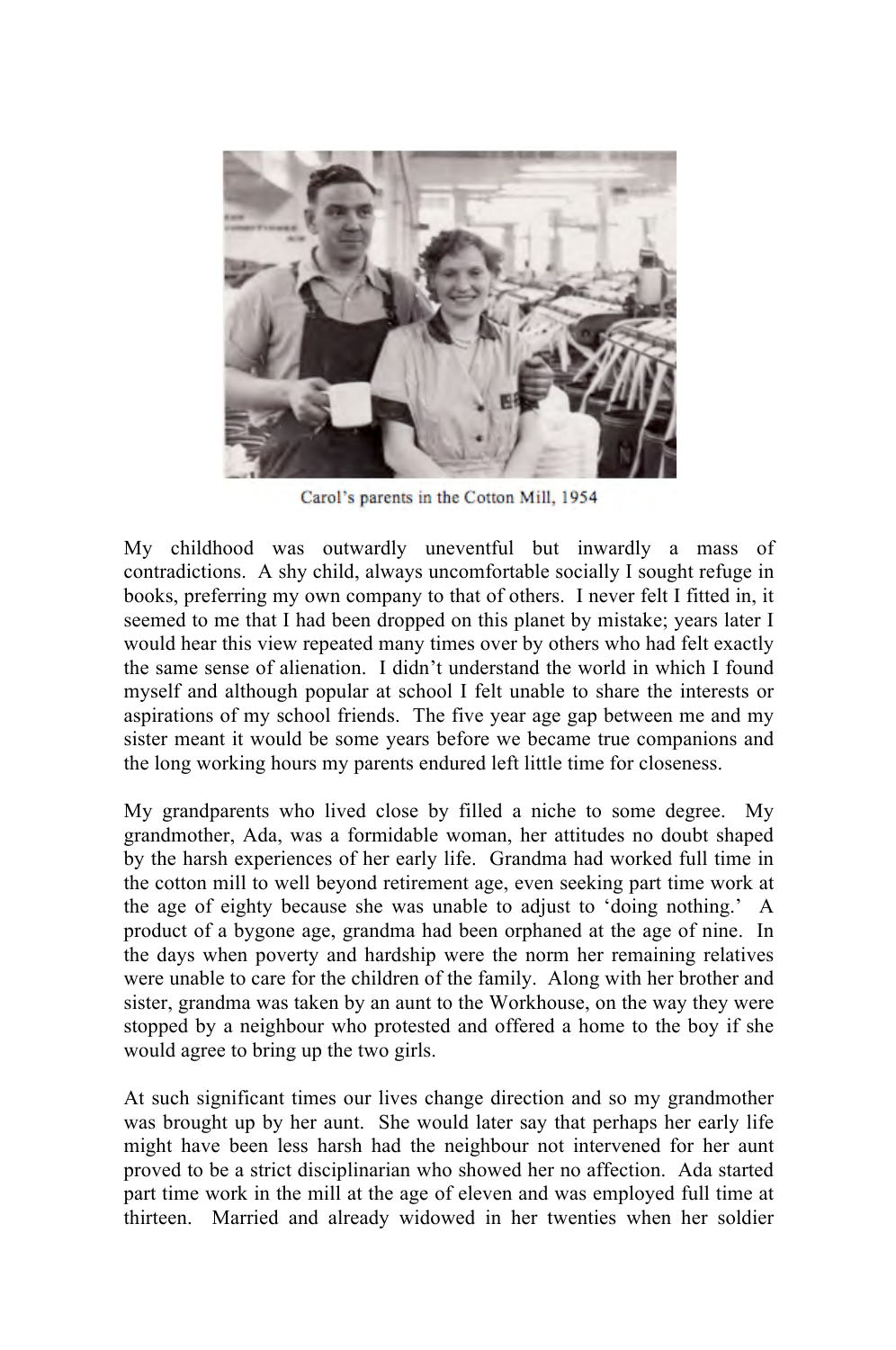husband was killed in the First World War, she was left with six children to raise. I never tired of listening to her stories which I am sure did much to shape my own response to adversity in later years.

Grandad was diabetic and frequently admitted to hospital for insulin assessment and at such times I would stay over for weekends to keep grandma company. The small rituals which create childhood memories are indelibly impressed upon my mind. In the evenings we would sit in the firelight, and I would be allowed to hold the toasting fork to toast bread on the hot coals. No margarine at grandma's house! The bread, crisp from the flames was liberally buttered and tasted like no other. I would listen as she regaled me with the stories which wove the fabric of family life; then I was packed off to the only bedroom to climb into the double bed we shared. Grandma's bed was a revelation to me; so high that I needed a footstool to climb into it only to sink into piles of pillows, blankets and quilts. As I sank beneath the weight of the covers placing my feet on the stone hot water bottle, I would hear her turn the key in the front door lock and climb the stairs. She then wound the clock before beginning the nightly disrobing ritual which fascinated me. Each time I wondered if this time all might be revealed for I had never seen a woman naked.

First, off came a 'pinny' or short apron which covered the overall which crossed over at the front. Then the day clothes were removed, beneath these were the fearsome corsets. The metal fasteners were undone one by one with a resounding click and the garment discarded to reveal a second smaller corset which laced down the front. Grandma seemed to become smaller and smaller as each layer of clothing was laid aside. I would peer out from the bedclothes as the laces of the remaining corset were unleashed and this too was removed revealing a full length slip beneath. At this point with a stern look in my direction grandma gave the order for me to turn away. Peeping with one eye, the last glimpse I had was of my grandmother resplendent in vest and knee length bloomers. At which point my courage would fail me and with eyes tight shut I dare not open them again until she was robed in the full length winceyette nightgown.

As she climbed into bed beside me I would hear the click as she deposited her dentures in the glass on the bedside table and the fizzing sound as she stirred Andrews Liver Salts into a glass of water. If she was in a pleasant mood we might talk together for a little while longer as she sipped the salts; it seemed that always the conversation would turn to the importance of 'having a cot of your own' warning me always to 'keep a roof over your head'. 'Cot' was an abbreviation of cottage; her warnings reflected her own early experiences of homelessness and abandonment. Even at such an early age I was keenly aware that the years of displacement had profoundly scarred her. Finally reaching for the light switch which hung over the bed, with a 'Good night,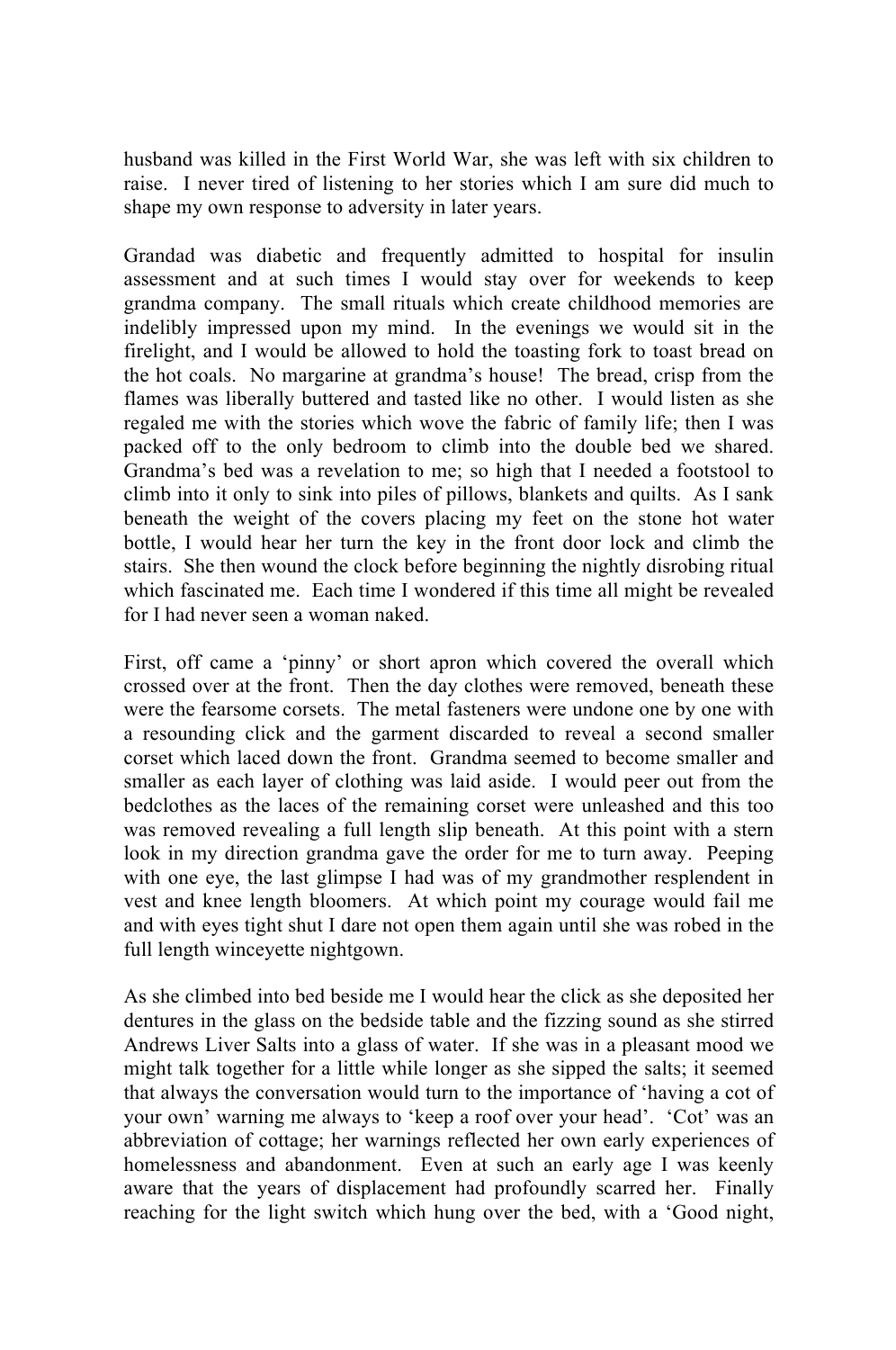God bless' she turned over, leaving me to lie awake listening to the ticking clock before I too drifted to sleep.



Ada - Carol's grandmother

In those early years I was somewhat confused as to why I had two grandads and unable to place them in context with my grandmother. Whenever I queried this, the atmosphere changed noticeably and I knew better than to enquire further. One grandad I saw regularly, at least when he was not in the hospital; my fondest memories are of standing behind his chair combing his silver hair. I met my other grandad, perhaps only on three occasions yet it would be this second one who would have a profound effect upon my early life. I came to know that grandma had formed a new relationship following the death of her first husband. Martin Kearns was a native of Galway, Ireland and the relationship produced a daughter, my mother; sadly this partnership failed when my grandmother subsequently left him and her to set up home with the grandfather who was more familiar to me.

My mother often spoke fondly of her own father, I was to meet him only rarely when he would arrive on our doorstep unannounced bringing with him liquorice allsorts as a treat for me. I well remember his tweed overcoat, his flat cap and the walking stick he carried; now in his eighties he walked slowly and painfully. We had no more than a passing acquaintance yet he made a lasting impression on me. My mother was deeply affected when he passed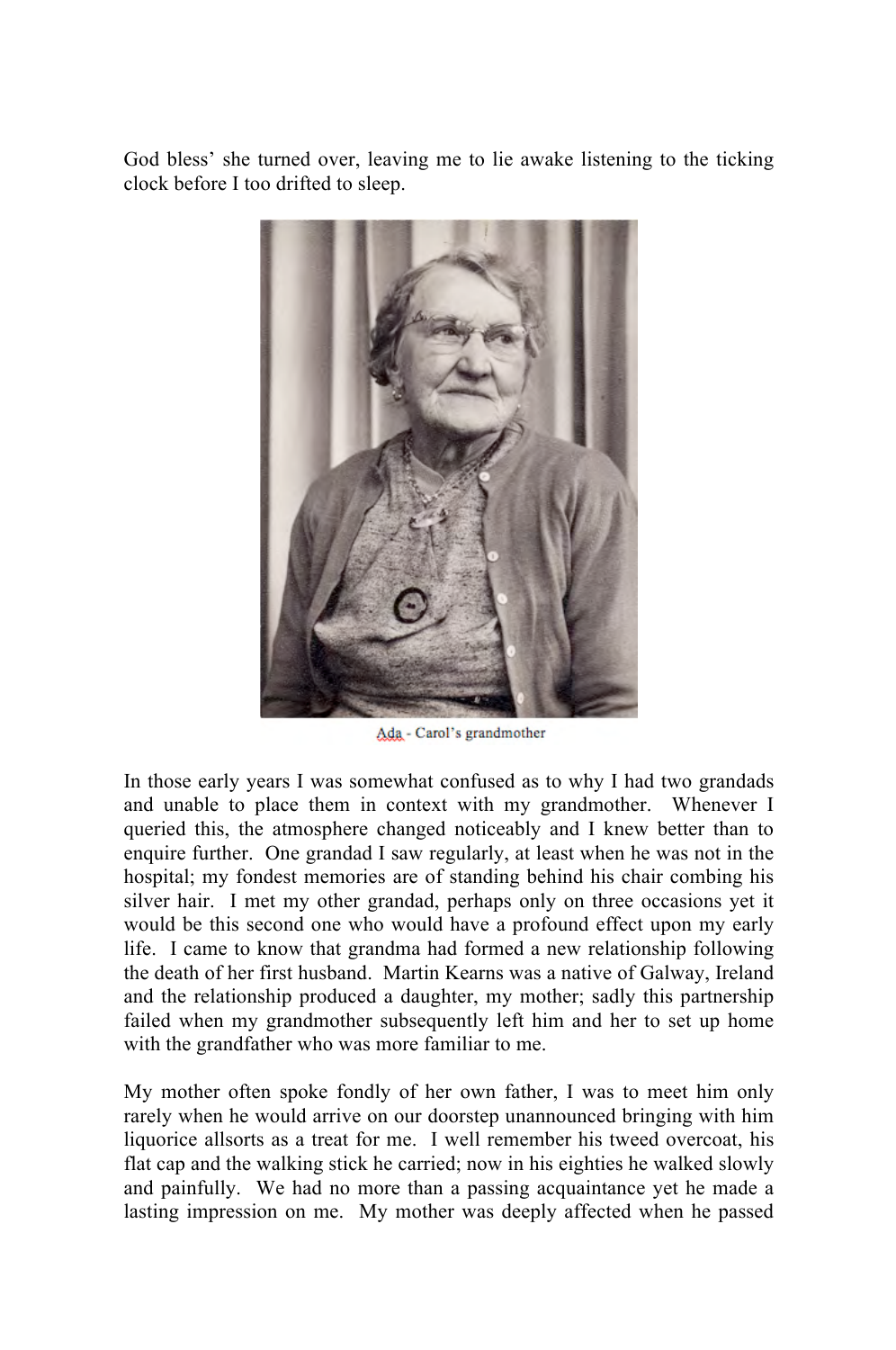away and we attended the funeral together, the only mourners on a bitterly cold winters day. This was my first acquaintance with death at the age of five.

One night shortly after the funeral I was lying in bed and settling down to sleep when I became aware of a weight on the bed to the side of my legs. I looked up to see my grandad sitting on the edge of the bed; he was wearing his usual tweed overcoat and cap and looking down at the paper bag of sweets in his hand. As he opened it I anticipated the liquorice allsorts I always associated with him and sure enough he turned to me, smiled and offered the bag. As I reached out to take a sweet he disappeared before my eyes; not in an instant but rather dissolving from view. Childlike I was more disappointed that the sweet had not materialised than that he had disappeared.



**Grandad Kearns** 

This first experience of what is often termed 'spirit contact', affirmed for me that grandad was still very much 'alive'. I felt no fear or even a need to question, it seemed to me a perfectly natural and normal event yet somehow I knew also not to discuss it with others. Over forty years later Martin Kearns would return to give me the confirmation of his continued existence, a message concerning my future work and a gift I treasure to this day.

My grandfather was my only link to Ireland and a tenuous one at that and yet throughout my childhood and indeed throughout my life I felt a deep affinity with all things Irish to the extent that in those early years I was half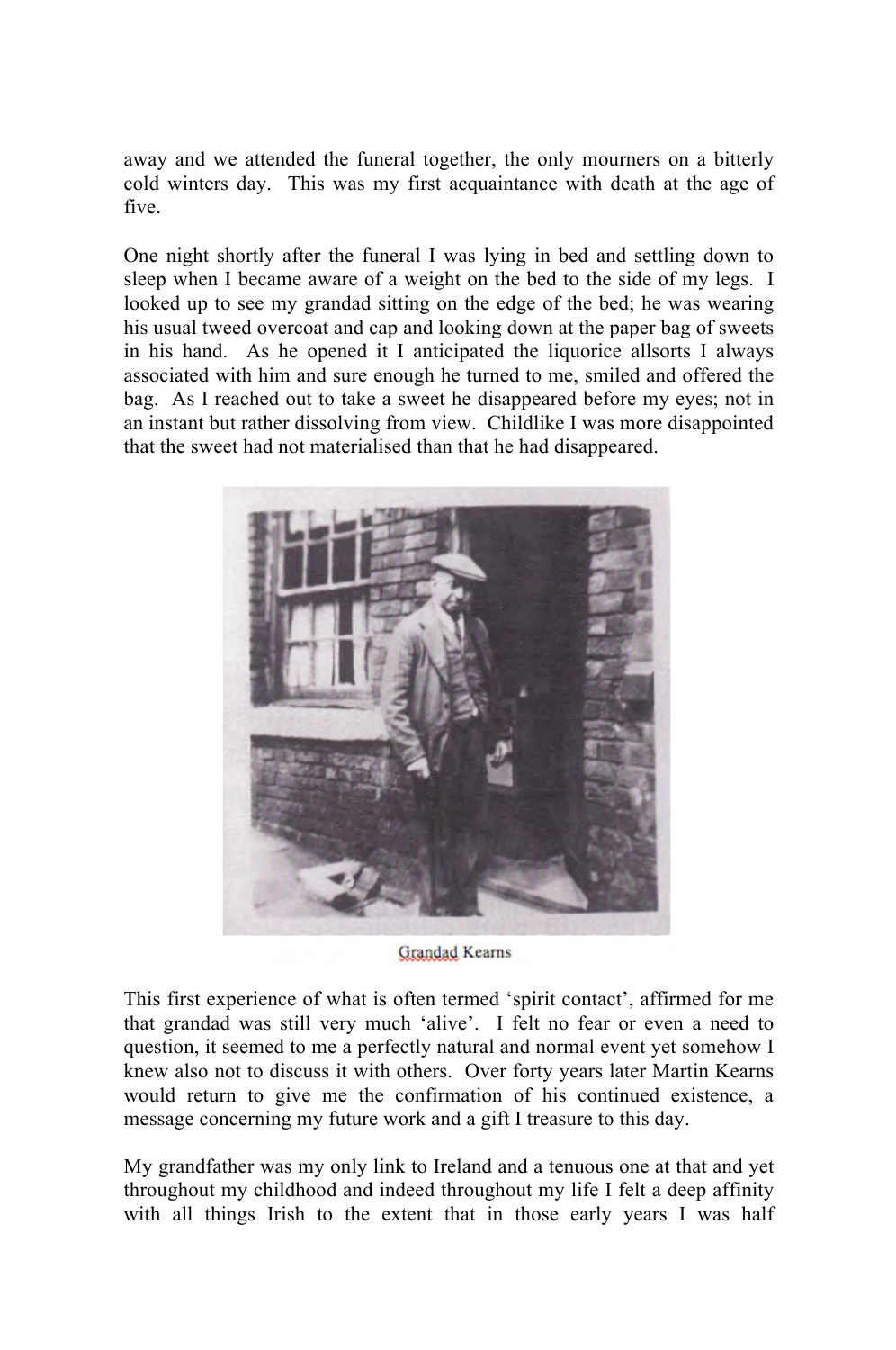convinced that I was Irish. Whenever I heard the song 'I'll take you home again Kathleen' I would feel a deep well of emotion rise within me. At the age of thirteen when most girls my age were spending their pocket money on rock and roll records, the first record I ever bought was John McCormack singing Irish ballads; a strange choice for a girl in her early teens to make. I always felt that I would one day discover my Irish family connections, this I did, but not in any way I could have imagined. For the time being I held the connections within my heart where no one could intrude on them.

I settled into infant school well enough, able to hide my natural shyness with my peers but I did not enjoy school, it was simply something I endured. Considered by my teachers to be bright, I was always obedient towards those in authority, this attitude rested not only in a natural respect for adults but rather in a reluctance to become the focus of attention. I therefore became adept at being compliant and invisible.

Certain incidents stand out in those first years; one was my tendency to faint on occasion in morning assembly. As soon as the hymns were sung I would become aware of the sensation of dizziness and the room would begin to spin. I would dig my finger nails into my palms in an effort to stop myself from passing out; on occasion this worked, at other times nausea would overwhelm me and the next thing I knew I was stretched out on the floor with concerned faces peering over me. One particularly unpleasant teacher accused me of attention seeking making the whole experience mortifying, since this was both unfair and untrue.

On another occasion my friend and I, both aged six, had sneaked into the classroom during playtime, we wanted to feed ant eggs to the goldfish on the nature table. As I gingerly tipped the packet, the eggs poured out, covering the whole of the surface of the water. We were both horrified and rushed from the classroom to spend most of the remainder of the day anxiously waiting to be discovered as the culprits. The class teacher, Mrs Chadwick, eventually asked who was responsible. No one owned up. We were asked again. No answer. Then someone volunteered that I had been seen and I was marched out to the front of the class and accused. Terrified, I denied that I was responsible, the whole class were then informed that I was lying and a lecture delivered as to the perils of not telling the truth. My face burned with the humiliation, not from being blamed for I felt I deserved to be punished; the anguish lay in the public accusation. I made a conscious choice from that day to work harder to remain inconspicuous.

Another incident occurred around the age of nine and involved corporal punishment. While I could be quite spirited I normally respected school rules, it was therefore out of character when my friend and I were taken to task for running on the corridor. We were told to report to the headmaster's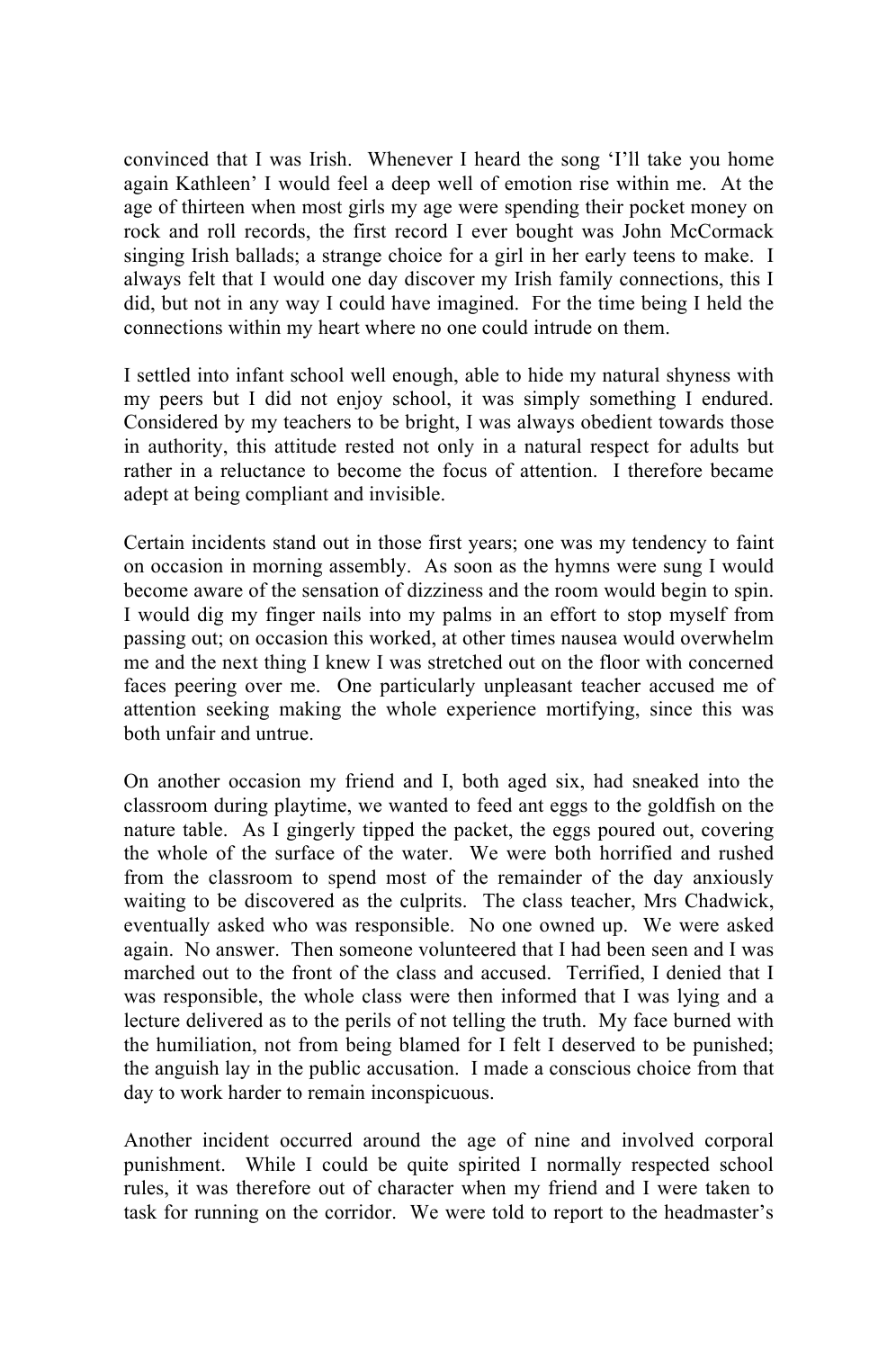study and wait outside the door. Unbelievable as it seems today in the early 1950's corporal punishment was accepted as a useful form of discipline in schools even for minor misdemeanours. This option was at the discretion of the individual teacher and so was often abused. Children could be hit with a cane or a leather strap on the palms of the hands; boys could be asked to 'bend over' and were hit over the buttocks. On this occasion I received one stroke of the strap on each hand and returned to my class, my hands throbbing. My palms were red but not as red as my face as I opened the classroom door to see every head turn to look at me. The burning pain in my hands lasted for some time afterwards making it difficult to write; however the pain which I remembered long after the burning had ceased was that of the public humiliation. These experiences seemed to resonate deep within me and coloured my life disproportionately, creating a mistrust of authority.

Almost forty years later I would begin to understand why as I traced the origins of recent and far memory through my work as a holistic therapist. This exploration began in an attempt to understand the unusual experiences occurring during my childhood as spontaneous memories of 'other lives' began to surface. This phenomenon is not particularly unusual but is frequently unrecognised and misunderstood; such memories can occur as a single or recurring experience and may be triggered in various ways. Far memory is imprinted subconsciously and can arise in response to a face, a place, an anniversary, trauma and many other subtle reminders of another time and place.

My first experience occurred at the age of seven on a day no different to many others. During school holidays I attended the child care centre full time, on Tuesday afternoons as a special treat we were all taken to the cinema matinee walking in a crocodile of pairs, queuing for our tickets at the booth and racing to our seats in the stalls. There we waited impatiently for the film to commence, it mattered little which film was shown and as the lights dimmed every child in the cinema began to cheer and stamp their feet. On the day in question we had walked to the cinema in the rain, too excited to be aware of my slightly damp gabardine raincoat I waited in great anticipation for the film to begin.

As the lights were lowered, I looked forward to the opening scene in anticipation but was distracted by a boy in the row behind rhythmically kicking the back of my seat; I tried to ignore him but he persisted. The film titles went up and the enigmatic music began; the feature was a long forgotten B movie which I believe was called Sadie. The opening scene was a vista of desert sands as a camel train slowly made its way across the dunes. I watched, totally engrossed as the camera closed in on a young girl swathed in the black robes of the Bedouin, she was seated on a camel as it walked slowly and rhythmically across the sands. The boy behind me was still kicking my seat; annoyed I was about to turn to tell him to stop when suddenly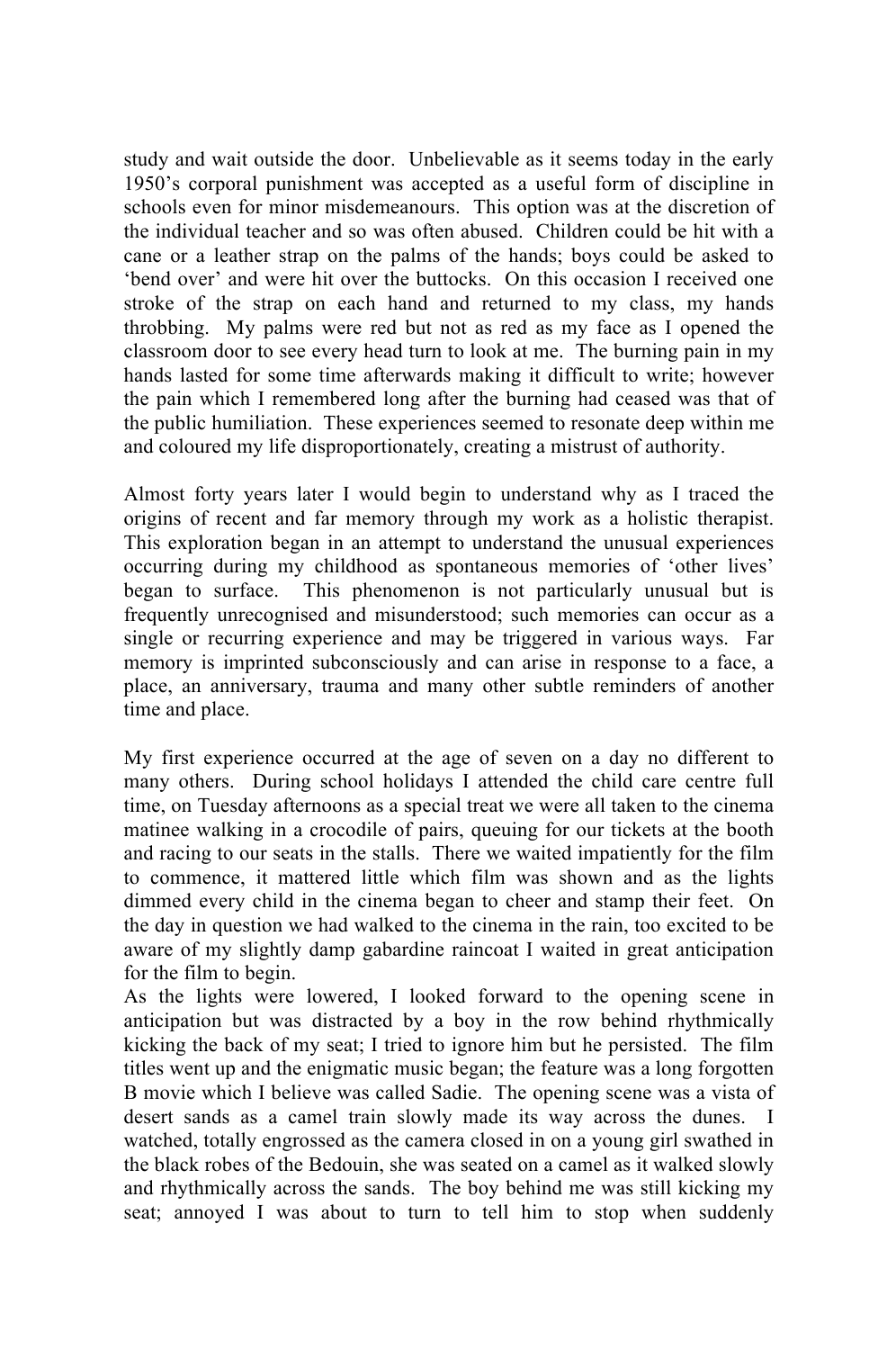everything around me disappeared and I was aware only of a rocking sensation. It was as if momentarily the visual rhythm of the camel's gait and the rhythmic rocking of my seat synchronised and I was transported out of time and space. My vision seemed restricted, I felt as if I was looking through a letter box, then a strange feeling as if my face was covered and I realised I was looking through a heavy veil with only the eyes uncovered. What today would be known as a burka. My damp gabardine raincoat had now disappeared and I could feel only heavy robes which I sensed were black.

No longer aware of the cinema seat, I felt myself to be seated high up on some kind of brightly coloured rug which I somehow knew to be tasselled and fringed. I became acutely aware of the rocking sensation and a pungent odour; looking down I saw the neck and head of a camel. This was not imagination or a dreamy state but rather full sensory awareness; I could feel the weight and texture of the robes and was aware of the jangling of some kind of jewellery like coins around my forehead, wrists and ankles. I could also see, feel and smell the camel yet this was no ordinary camel. The only camels I had ever seen had been in the zoo; dirty, smelly, unkempt creatures yet this camel was creamy beige and seemed to be almost groomed. Around the head was a brightly coloured, tasselled halter, the reins held by a young man also dressed in black whose face I could see clearly; he was smiling up at me and I felt I was smiling back. I felt very happy but somehow mischievous and a little naughty.

The experience ended as suddenly as it had begun and I was once again aware of the cinema seat, my damp gabardine raincoat and the weight of my school shoes. What had happened? The cinema was now the same as before. The film continued but I have never remembered the story, my mind struggled to come to terms with my first and most complete experience of an altered state of consciousness or 'other life memory'. I knew that in some strange way I had been transported to some other time and place, the girl I could see felt to be a part of me in a way that I did not understand. I also knew this had been somehow triggered by the image on the screen; one more experience I felt unable to share with anyone, who could I ask for how could they be expected to believe such a tale? I filed it away with the other secrets. I had no way of knowing that the foundation stone had now been laid which would in time lead me to my life's work.

Another significant event occurred soon after this. Lying in bed one night I experienced not a dream but a vision. I saw a map of the continent of Africa clearly outlined with its various countries clearly defined. My limited geographical knowledge did not allow me to identify them but my attention was drawn to the upper left hand side of the map which today I would recognise as Morocco, Algeria and Libya. As I watched, the map began to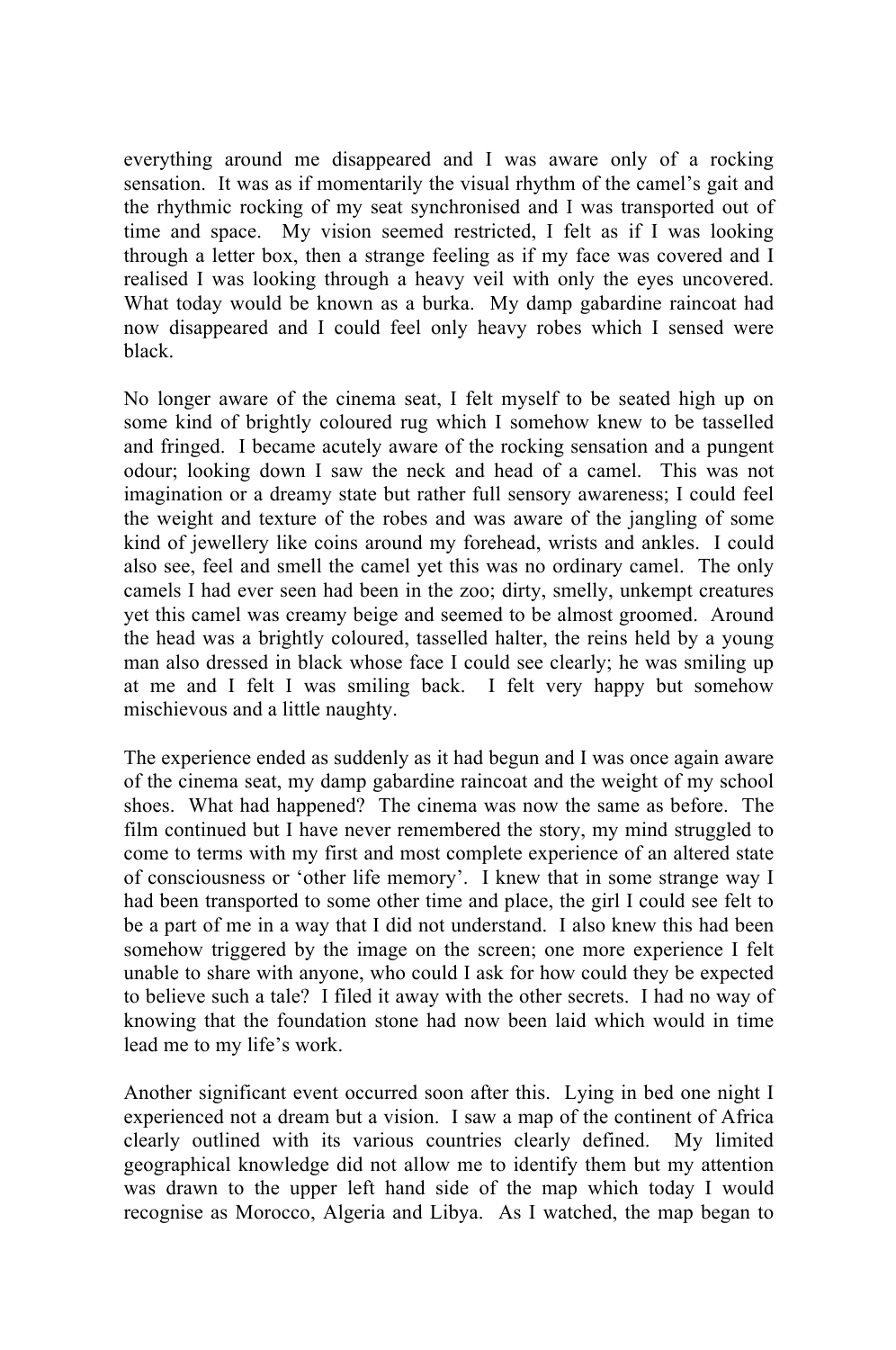smoulder and then to burn, beginning in these areas; it was as if someone had put a light to the map as the fire spread quickly down the right hand side and across to central Africa before engulfing the whole of the continent. I had no idea what this meant but felt that I was being given a message for a future time.

Between the age of seven and eleven I was troubled by a recurring dream in which I was walking down stone steps, water was lapping around my feet and I was examining a mark upon a wall. I knew this was some kind of gauge and that the water was rising indicating flooding. At this point I would wake up with a sense of panic and impending doom. Much later I came to understand that I was reliving the Fall of Atlantis and that this is in fact a collective soul memory shared by many. These experiences had a profound effect upon me for I felt they were in some way linked to something I had to do. It seemed to me even at such an early age that they were some kind of warning about past and future events. I desperately wanted to tell someone about them but my fear of ridicule prevented me from speaking.

By the age of twelve these early psychic experiences had receded but were never forgotten as I began to engage more fully with the physical world in which I found myself. Like all girls of my age I was beginning to look forward to the time when I could enjoy a greater degree of independence; school remained something to be endured rather than enjoyed. One hot summer's day I stared out of the window of the classroom, the teachers voice droned on in the background. A bee buzzing around the window pane struggled desperately to escape, I sympathised with its predicament.

The droning of the teacher's voice and the buzzing of the insect seemed to synchronise as I allowed my mind to drift beyond the confines of the classroom. A warm feeling pervaded my body and I felt a slight sense of tiredness similar to that before drifting off to sleep. Suddenly I became aware of soft, white light; the classroom had momentarily disappeared and I was aware only of a vague outline, the head and shoulders of a woman which became increasingly distinct. I was no longer aware of my surroundings; the teacher's voice had receded into the distance.

Now the full length figure of a young woman aged around thirty became remarkably clear; the hair was shoulder length, straight and very black, the eyes blue with a very direct gaze. She wore a simple white robe, a deep necklace of turquoise with dark blue stones rested at her throat; the words 'lapis lazuli' drifted through my mind, I wondered what they meant. She was standing motionless, looking at me with a penetrating gaze; I felt unable to look away. She seemed to be saying something to me but not in words, the message was conveyed telepathically, it felt as if she was appealing to me, reminding me of something. The words were imprinted on my mind 'Do not forget.' In the next instant she had gone and the teacher's voice resounded in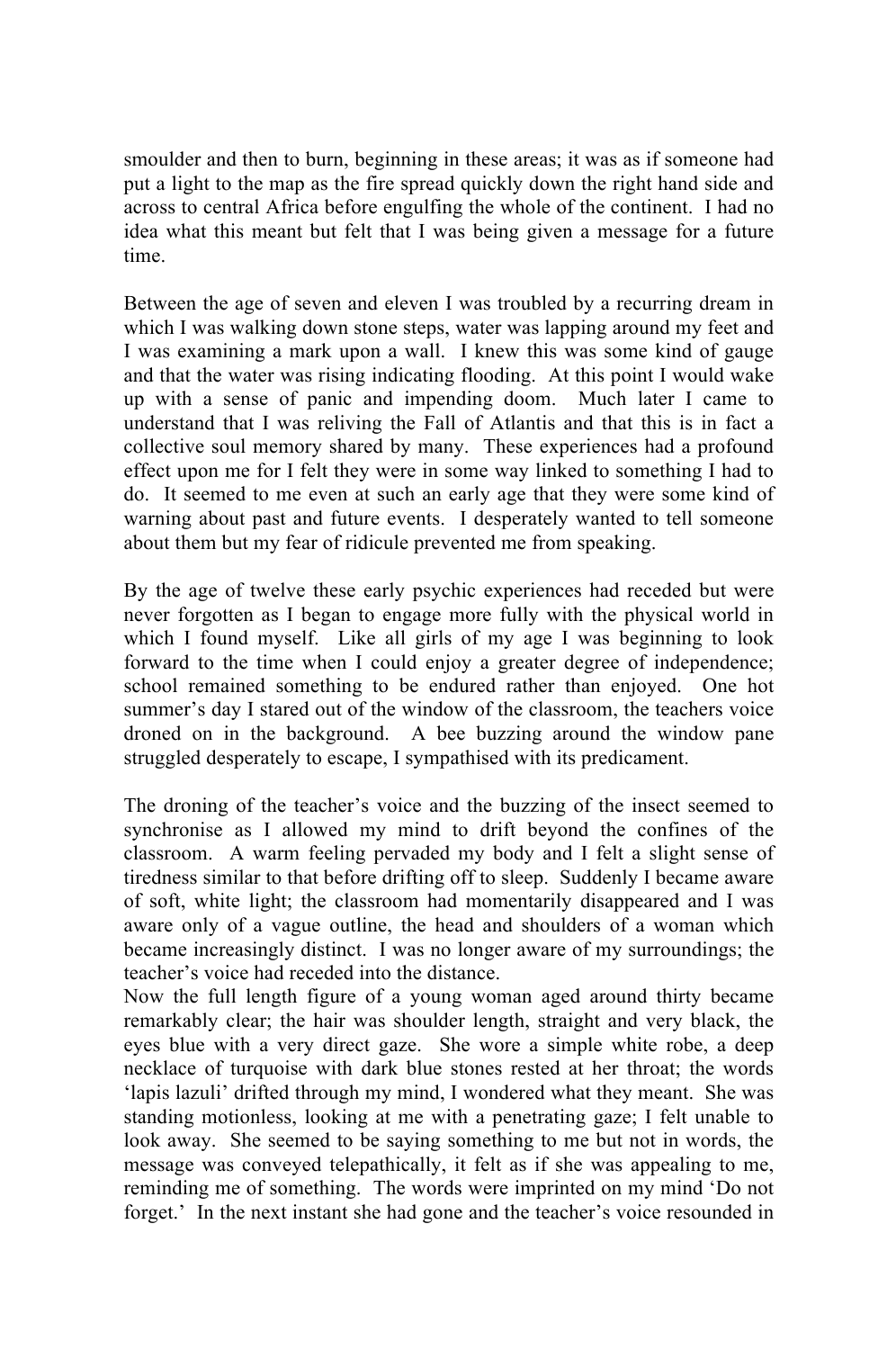the classroom, 'Carol Lamb, what did I just ask?' I was suddenly jolted back to the present, aware once more of the buzzing of the bumble bee and my sniggering classmates.

I felt perplexed, certain I had received a message but what did it mean and who was the woman? What was she asking me to remember? Whatever it was it felt important. I puzzled over this latest phenomenon; again there was no one I could ask; who would believe me? The image surfaced again and again in quiet moments, usually when my mind was distracted or I was about to fall asleep at night. In the same way that I had been certain that the Bedouin girl and myself were one and the same, I felt equally sure that this was also true of the woman who was now stepping from the shadows of my mind.

Intrigued rather than afraid I wanted to understand. I began to have dreams of ancient Egypt, I would remember only fragments on waking until one night I had a clear dream which would recur over several years. It was always the same. I was walking alone through a dimly lit tunnel which opened out into a large chamber; the light from burning torches flickered on stone walls which were decorated with strange images, symbols and hieroglyphics. A strange echoing silence pervaded everything; I somehow knew I was inside a pyramid. My heart was pounding with apprehension, a strange mixture of excitement and danger; I felt that I was meeting someone but knew for certain that I should not be there.

I was dressed in a white robe, straight black hair touched my shoulders; I could feel the weight of a heavy ornate necklace at my throat. I knew I was a temple priestess and inexplicably felt keenly aware of my age, I was thirty three. Suddenly a man stepped out from a niche in the stone wall, he was Egyptian; his eyes were deep blue and twinkling with humour, for some reason he appeared to be very amused. A muscular figure, dark skinned with jet black hair he was naked to the waist, dressed in a knee length skirt over bare legs and wore sandals upon his feet. I had a sense of his rank or status; my lasting impression was of his incredibly blue eyes which I felt I would recognise anywhere.

I awoke with a start and sat bolt upright in my bed. I knew I had been shown connection to the woman who was asking me to remember yet I still had no idea what it was that I had forgotten. I felt a sense of something having gone wrong, that something had been lost forever. The impressions of the priestess and the Egyptian gradually faded from my every day reality but I never forgot the experience. In later years with greater understanding I would be able to associate the feelings which had seemed incomprehensible to my childish mind, with the consequence of compromise.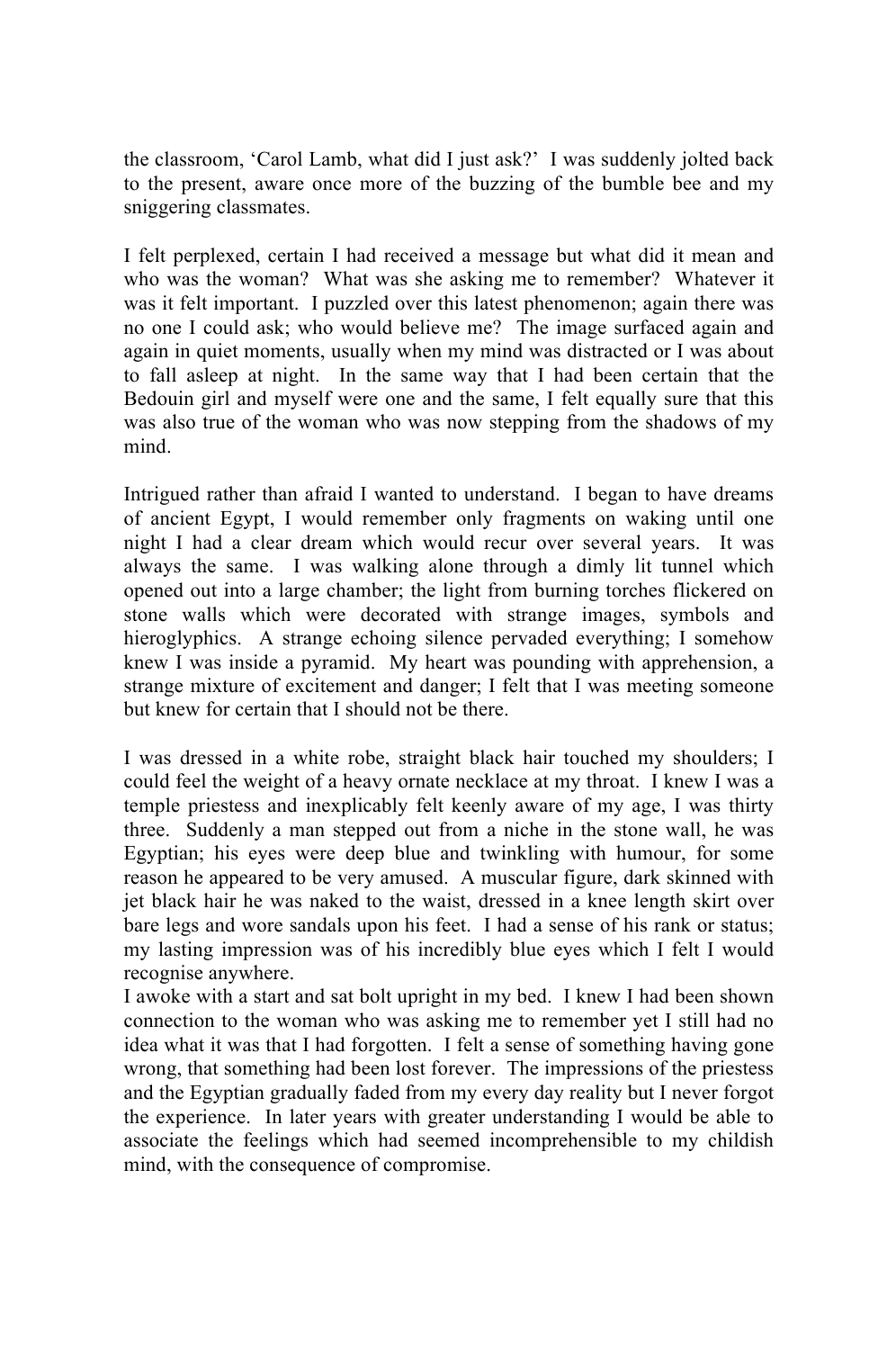Another image arose in a similar manner, surfacing unbidden to intrude upon my waking consciousness. In my mind's eye I became aware of the figure of a Japanese girl, clad in traditional kimono; the upswept black hair pinned with ivory combs and decorated with flowers. I was never able to see her face as she stood slightly sideways on but I was able to catch sight of the mask like white face of what I would later come to realise was a geisha. This was not imagination; I could literally sense the weight and texture of the silk kimono and feel the emotion of the girl who was standing perfectly still, looking out on to a garden. In the far distance I could see a lake and a snow capped mountain. Deep sadness always accompanied the scene, I knew she was waiting for someone or something, I did not know what. This image recurred repeatedly over several months and then seemed to fade though I could recall every detail.

Life continued, I was growing up. A very physical interruption to my daily life occurred, for the second time in my short life I was diagnosed with rheumatic fever and this time prolonged bed rest was ordered. This was a potentially dangerous condition which often results in permanent damage to the heart; at that time the only treatment was rest with a high dosage of aspirin to relieve the inflamed joints which were wrapped in lint and bandages to promote warmth. This had the effect of severely limiting mobility, already unable to leave my bed my movements were restricted, I was for example unable to bend my arms easily to hold a book or a pen. The hours ticked away endlessly teaching me patience and acceptance as I fought to overcome the feelings of restriction.

Dr McDwyer called weekly to assess my progress; each week we held our breath in case he decided to admit me to hospital and each week I was reprieved with his firm warning that I could only remain at home on condition that I co-operated and stayed in bed. The thought of being admitted to hospital was a far greater incentive to me than the risk of later heart disease. I complied. I looked forward to his visits, he was always cheerful, never in a hurry. Although his days were long he would take the time to reassure my mother and to remind me how fortunate I was to be in her care. He was perhaps the last of a dying breed; the family doctor in those days was truly a friend of the family. I will always be grateful for his care and attention and his willingness to allow my parents an element of choice between recuperation at home or in hospital.

I would remain on bed rest, for thirteen weeks. During this time I felt weak, ill and powerless; a prisoner. I have no doubt that this in some measure contributed to the experiences which followed. I had another soul encounter. As I lay for hours fragmented images began to filter into my waking consciousness; green hills, a traditional white washed cottage, a beach; fiddle music playing in the distant regions of my mind. I somehow knew that this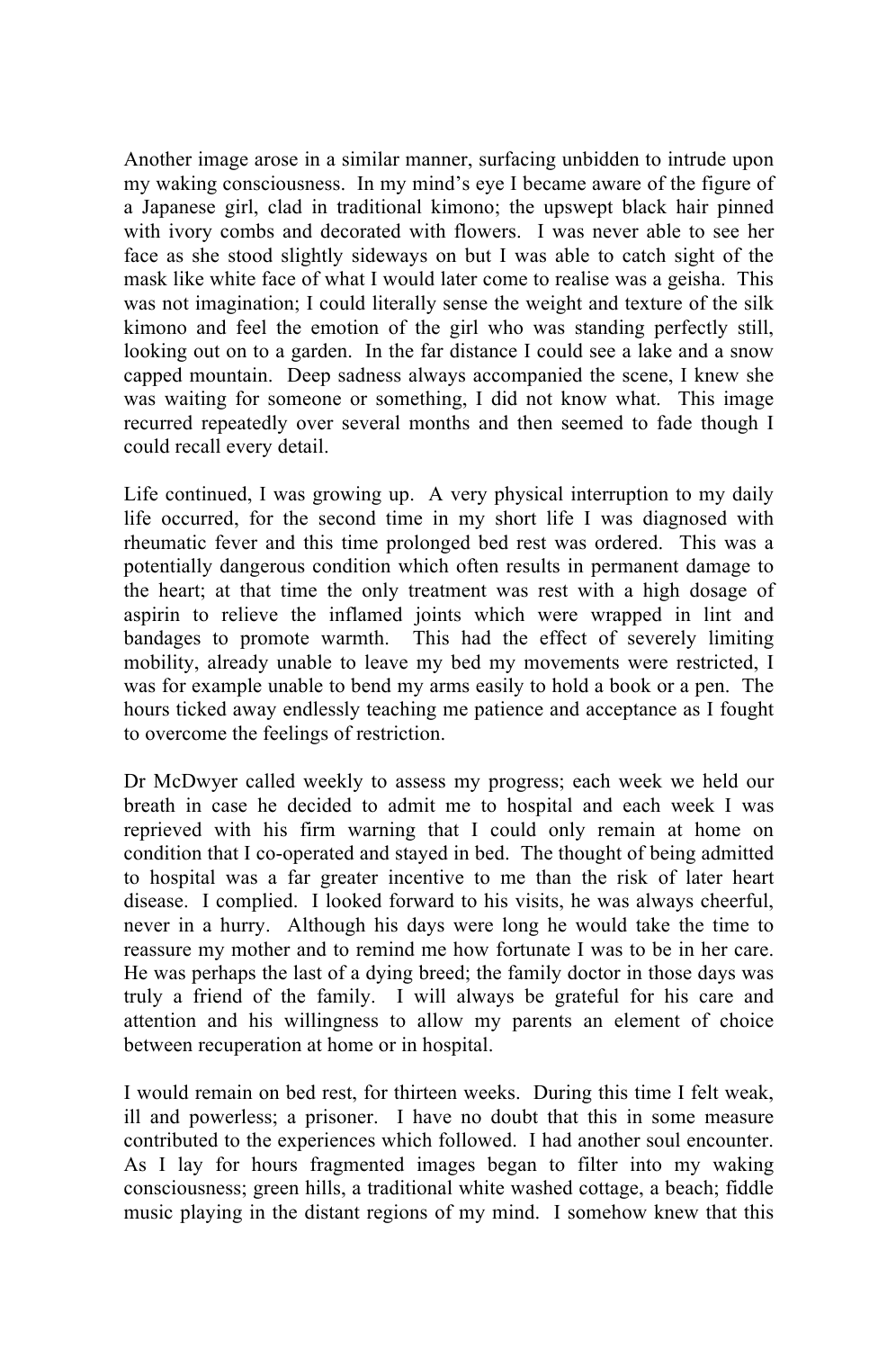was Ireland. The indistinct face of a young girl in her teens surfaced and disappeared. I was left with a sense of a mop of curly red hair and someone who seemed very, very angry. Once again I had no idea why. I was now thirteen years old and like most girls my age my most prized possession was a cheap record player. I saved my pocket money and bought my first records, I remember my father's comments on the strange choice for a girl my age. Predictably I had bought the latest Elvis Presley record but also an E.P. of an Irish tenor singing 'I'll take you home again Kathleen'. Each time I played the record the images returned and I wept.

As I approached fourteen years of age one more memory surfaced but in a very different and fragmented way. Blurred and disconnected imagery was received as sporadic flashes rather than as a prolonged scene. Always it began with the sea. I seemed to be staring out across the ocean from the deck of a ship, the vast seas rolling before me. The indistinct image of a young woman in her early twenties faded in and out of view. She was dressed in a long jacket and ankle length skirt with boots; the high necked collar of a white blouse rose from beneath the jacket; her fair hair was piled high upon her head. The feeling was of loss, confusion and disillusionment; I had no desire to enquire further and gradually these transient images also ceased.

After three months recuperation I recovered from my illness and I returned to school and a semblance of normality, although the other life images ceased, paranormal experiences continued. I had somehow always known that the kaleidoscope of images related to the past but also in some strange way to the present. Now for the first time I experienced pre cognition. Lying in bed one night I felt the old familiar sense of drifting while remaining fully conscious; the room became misty and I realised I seemed to be peering into a different room.

This was an ordinary lounge or living room, a conversation was taking place between a fair haired man and a woman; they were both laughing good naturedly. I observed the woman handing something to the man, some kind of small package like a large brown envelope which he for some reason seemed reluctant to take. The feeling was of bantering conversation as he looked somewhat bemused. He took the envelope and placed it on the sideboard behind him. The scene faded and I was left with the abiding image that the man was wearing a priest's collar.

The impact of this scene was greater than all of the others. I felt sure that this was in some way connected to secrets and was very important. I had no idea what the scene might relate to but was impressed by the fact that it differed from all the rest in that it related to the future and not to the past. It was the package which felt to be important. I wondered what it contained; as before,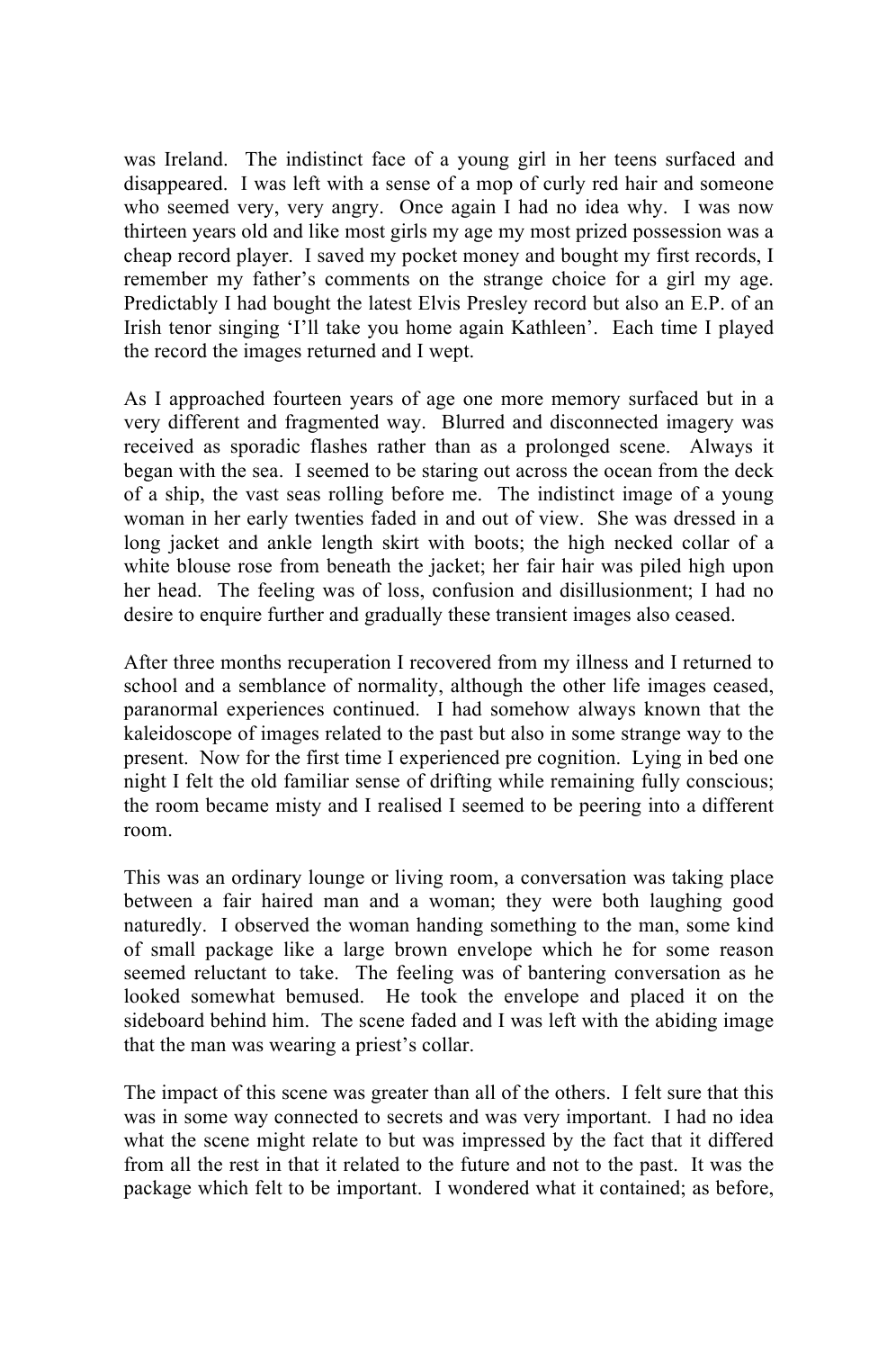the image intruded intermittently, gradually faded but again was never forgotten.

All of these visual images involved sensory perception; they were distinct and different, each with a different emotional impact. Although they caused me to wonder, they did not intrude upon my every day life. I was somehow able to accept them as separate from myself yet also in some indefinable way, a part of me. They arose in sequence, each one replacing the last, leaving me to ponder their meaning. On occasion I would remember them and allow myself to consider their possible significance before filing them away once more. I never spoke about them to anyone and by the age of fourteen they ceased although I could recall them clearly and more importantly the emotional impact which had accompanied them. I would be forty four years old before I discussed these events and they would prove to be the spiritual catalyst not only for my own life but the lives of many.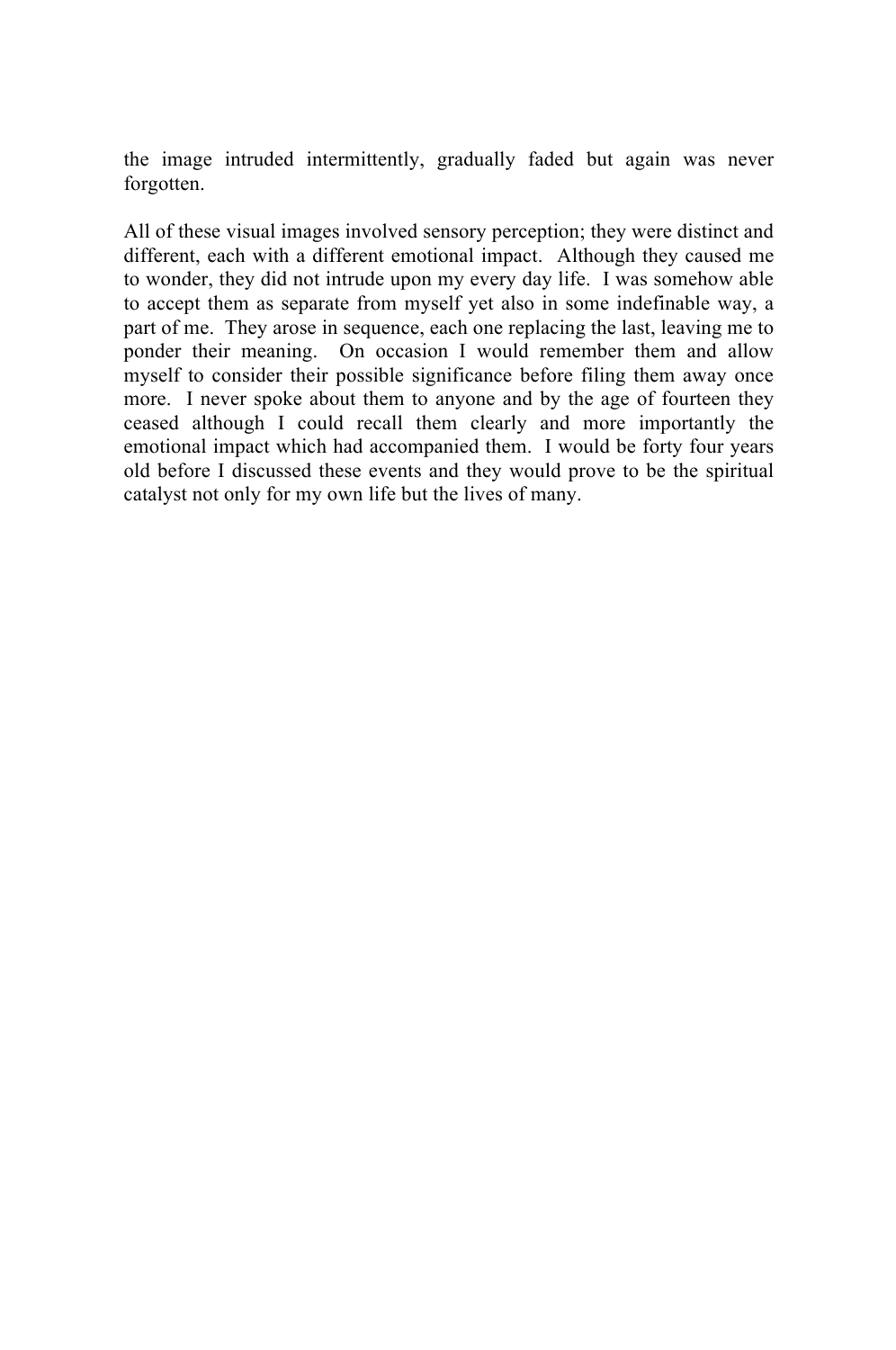#### **ABOUT THE AUTHOR**

Carol Lamb was born in the North of England where she lives and works today. A lifelong interest in metaphysical healing and the esoteric traditions of East and West grew out of her childhood experiences of retained soul memory, the ability to access memory of other lives and higher streams of consciousness. These spontaneous soul memories initiated a quest for greater understanding and led to significant meetings which would bring her to the purpose of her life's work: to teach the continuity of the soul.

Carol's career in nursing, social work and adult education spanned twenty five years, evolving into a holistic therapy practice with the emphasis on providing spiritual answers to the problems of physical life and living. A thirteen year programme of teaching and lecturing resulted in the foundation of a network of holistic colleges and clinics.

A writer and researcher Carol offers a Workshop training programme to advance awareness of the continuity of consciousness.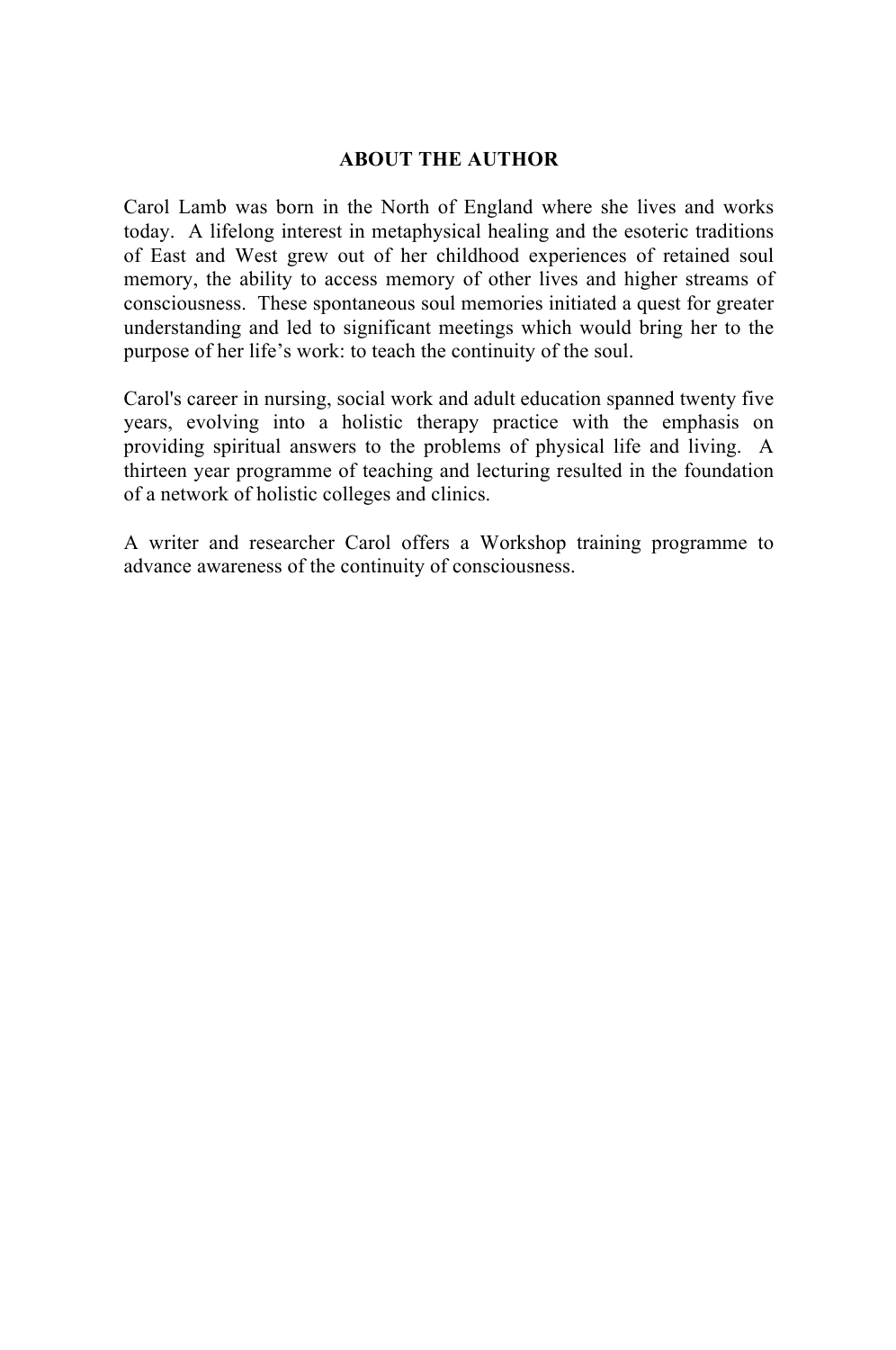#### **Other Books by this Author Doctors of the Soul**

#### Sequel to Born Remembering

The continuing story of events unfolding in response to direct and channelled guidance concerning the nature of consciousness, revealing a divine plan for mankind. The call to 'tell them' and the community of healers and teachers who responded to become 'the doctors of the soul' through a transformative healing and teaching programme. The book includes channelled guidance and revealed wisdom received over a twenty year period offering a blueprint for personal change and an opportunity to transform the global spiritual dynamic. Recording a planetary peace initiative involving worldwide travel to sacred sites and every continent, igniting a crystalline energy matrix to help 'heal the earth'. Fascinating evidential case studies include physical disorders, learning difficulties, behavioural problems and mental health issues with karmic patterns identified. A unique approach to healing, linking astrological indicators, predetermined soul plan, past life therapy and crystal energy alignment; the fulfilment of the guidance in demonstrating the journey of the soul.

#### **Truth and Light Chronicles**

#### *What is the single most urgent question facing humanity today? Global Warming? Terrorism? Famine Relief? Aids?*

Truth and Light Chronicles proposes that it is the search for the soul, for on that premise rests all of our future decisions and the answer to the eternal question. WHY ARE WE HERE? Not a novel or a reference book but a manual to take us step by step retracing and reclaiming our spiritual lineage and history, restoring the lost pieces of the puzzle to make sense of the nonsense life has become. A fascinating blend of esoteric wisdom and scientific fact. Offering a timely warning as we hurtle once more towards oblivion or the emergence of a Golden Age of peace and enlightenment.

#### **Jesus Chronicles** *The Lost Teachings*

Jesus Chronicles unravels the mystery of the life and teaching of Jesus and the attempts through 2,000 years by the power elite to conceal his original message of reincarnation as the ascension path of the soul. Following his travels through Egypt, India, Tibet and Britain through the records preserved in Coptic and Gnostic gospels, Celtic manuscripts, Buddhist scrolls and Hindu texts. The true origins of the Christian Church, the first mission at Glastonbury established by Joseph of Arimathea and Mary, the mother of Jesus, the intermarriage of Celtic princesses and Roman generals who would ultimately become the corner stones of the Church. Tracing the spiritual